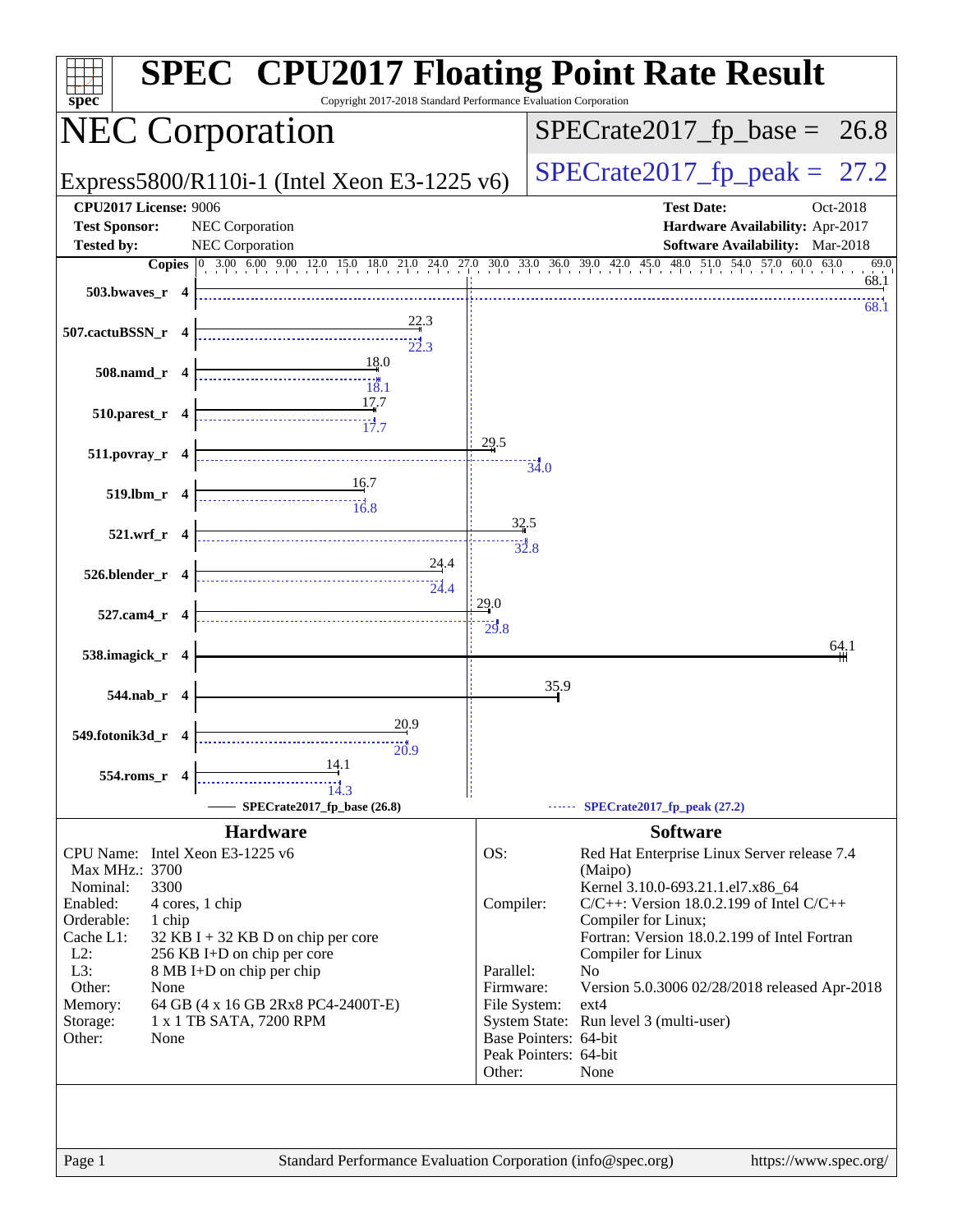| <b>SPEC CPU2017 Floating Point Rate Result</b><br><u>TTT</u><br>spec<br>Copyright 2017-2018 Standard Performance Evaluation Corporation |                                                                                                          |                 |       |                |       |                |                                |                                 |                |              |                                        |              |                |              |
|-----------------------------------------------------------------------------------------------------------------------------------------|----------------------------------------------------------------------------------------------------------|-----------------|-------|----------------|-------|----------------|--------------------------------|---------------------------------|----------------|--------------|----------------------------------------|--------------|----------------|--------------|
| <b>NEC Corporation</b>                                                                                                                  |                                                                                                          |                 |       |                |       |                |                                | $SPECrate2017_fp\_base = 26.8$  |                |              |                                        |              |                |              |
| Express5800/R110i-1 (Intel Xeon E3-1225 v6)                                                                                             |                                                                                                          |                 |       |                |       |                | $SPECTate2017_fp\_peak = 27.2$ |                                 |                |              |                                        |              |                |              |
| <b>CPU2017 License: 9006</b>                                                                                                            |                                                                                                          |                 |       |                |       |                |                                | <b>Test Date:</b><br>Oct-2018   |                |              |                                        |              |                |              |
| <b>Test Sponsor:</b>                                                                                                                    |                                                                                                          | NEC Corporation |       |                |       |                |                                | Hardware Availability: Apr-2017 |                |              |                                        |              |                |              |
| <b>Tested by:</b>                                                                                                                       |                                                                                                          | NEC Corporation |       |                |       |                |                                |                                 |                |              | <b>Software Availability:</b> Mar-2018 |              |                |              |
| <b>Results Table</b>                                                                                                                    |                                                                                                          |                 |       |                |       |                |                                |                                 |                |              |                                        |              |                |              |
|                                                                                                                                         |                                                                                                          |                 |       | <b>Base</b>    |       |                |                                | <b>Peak</b>                     |                |              |                                        |              |                |              |
| <b>Benchmark</b>                                                                                                                        | <b>Copies</b>                                                                                            | <b>Seconds</b>  | Ratio | <b>Seconds</b> | Ratio | <b>Seconds</b> | Ratio                          | <b>Copies</b>                   | <b>Seconds</b> | <b>Ratio</b> | <b>Seconds</b>                         | <b>Ratio</b> | <b>Seconds</b> | <b>Ratio</b> |
| 503.bwaves_r                                                                                                                            | $\overline{4}$                                                                                           | 589             | 68.1  | 589            | 68.1  | 589            | 68.1                           | 4                               | 589            | 68.0         | 589                                    | 68.1         | 589            | 68.1         |
| 507.cactuBSSN r                                                                                                                         | $\overline{4}$                                                                                           | 227             | 22.3  | 229            | 22.1  | 227            | 22.3                           | $\overline{4}$                  | 227            | 22.3         | 227                                    | 22.3         | 228            | 22.2         |
| 508.namd_r                                                                                                                              | $\overline{4}$                                                                                           | 211             | 18.0  | 212            | 17.9  | 210            | 18.1                           | $\overline{4}$                  | 210            | 18.1         | 212                                    | 17.9         | 209            | 18.2         |
| 510.parest_r                                                                                                                            | 4                                                                                                        | 588             | 17.8  | 596            | 17.6  | 592            | 17.7                           | $\overline{4}$                  | 591            | 17.7         | 593                                    | 17.6         | 590            | 17.7         |
| 511.povray_r                                                                                                                            | $\overline{4}$                                                                                           | 316             | 29.5  | 315            | 29.6  | 319            | 29.3                           | $\overline{4}$                  | 274            | 34.1         | 274                                    | 34.0         | 275            | 33.9         |
| 519.1bm_r                                                                                                                               | $\overline{4}$                                                                                           | 252             | 16.7  | 252            | 16.7  | 253            | 16.7                           | $\overline{4}$                  | 252            | 16.7         | 251                                    | 16.8         | 251            | 16.8         |
| $521.wrf_r$                                                                                                                             | 4                                                                                                        | 277             | 32.4  | 276            | 32.5  | 275            | 32.6                           | $\overline{4}$                  | 274            | 32.6         | 273                                    | 32.8         | 273            | 32.8         |
| 526.blender r                                                                                                                           | 4                                                                                                        | 250             | 24.4  | 250            | 24.4  | 250            | 24.4                           | $\overline{4}$                  | 250            | 24.4         | 249                                    | 24.4         | 249            | 24.4         |
| 527.cam4 r                                                                                                                              | $\overline{4}$                                                                                           | 241             | 29.0  | 242            | 29.0  | 240            | 29.1                           | $\overline{4}$                  | 233            | 30.0         | 235                                    | 29.8         | 234            | 29.8         |
| 538.imagick_r                                                                                                                           | $\overline{4}$                                                                                           | 156             | 63.7  | 154            | 64.4  | 155            | 64.1                           | $\overline{4}$                  | 156            | 63.7         | 154                                    | 64.4         | 155            | 64.1         |
| 544.nab_r                                                                                                                               | 4                                                                                                        | 188             | 35.8  | 187            | 35.9  | 188            | 35.9                           | $\overline{4}$                  | 188            | 35.8         | 187                                    | 35.9         | 188            | 35.9         |
| 549.fotonik3d r                                                                                                                         | 4                                                                                                        | 746             | 20.9  | 745            | 20.9  | 746            | 20.9                           | $\overline{4}$                  | 747            | 20.9         | 744                                    | 21.0         | 748            | 20.8         |
| 554.roms_r                                                                                                                              | $\overline{4}$                                                                                           | 451             | 14.1  | 450            | 14.1  | 450            | 14.1                           | $\overline{4}$                  | 445            | 14.3         | 443                                    | 14.3         | 448            | 14.2         |
| $SPECrate2017_fp\_base =$                                                                                                               |                                                                                                          |                 | 26.8  |                |       |                |                                |                                 |                |              |                                        |              |                |              |
|                                                                                                                                         | $SPECrate2017$ _fp_peak =<br>27.2                                                                        |                 |       |                |       |                |                                |                                 |                |              |                                        |              |                |              |
|                                                                                                                                         | Results appear in the order in which they were run. Bold underlined text indicates a median measurement. |                 |       |                |       |                |                                |                                 |                |              |                                        |              |                |              |

#### **[Submit Notes](http://www.spec.org/auto/cpu2017/Docs/result-fields.html#SubmitNotes)**

 The taskset mechanism was used to bind copies to processors. The config file option 'submit' was used to generate taskset commands to bind each copy to a specific processor. For details, please see the config file.

### **[Operating System Notes](http://www.spec.org/auto/cpu2017/Docs/result-fields.html#OperatingSystemNotes)**

Stack size set to unlimited using "ulimit -s unlimited"

#### **[General Notes](http://www.spec.org/auto/cpu2017/Docs/result-fields.html#GeneralNotes)**

Environment variables set by runcpu before the start of the run: LD\_LIBRARY\_PATH = "/home/cpu2017/lib/ia32:/home/cpu2017/lib/intel64:/home/cpu2017/je5.0.1-32:/home/cpu2017/je5.0.1-64"

 Binaries compiled on a system with 1x Intel Core i7-6700K CPU + 32GB RAM memory using Redhat Enterprise Linux 7.5 Transparent Huge Pages enabled by default Prior to runcpu invocation Filesystem page cache synced and cleared with: sync; echo 3 > /proc/sys/vm/drop\_caches

 Yes: The test sponsor attests, as of date of publication, that CVE-2017-5754 (Meltdown) is mitigated in the system as tested and documented.

**(Continued on next page)**

| Page 2 | Standard Performance Evaluation Corporation (info@spec.org) | https://www.spec.org/ |
|--------|-------------------------------------------------------------|-----------------------|
|--------|-------------------------------------------------------------|-----------------------|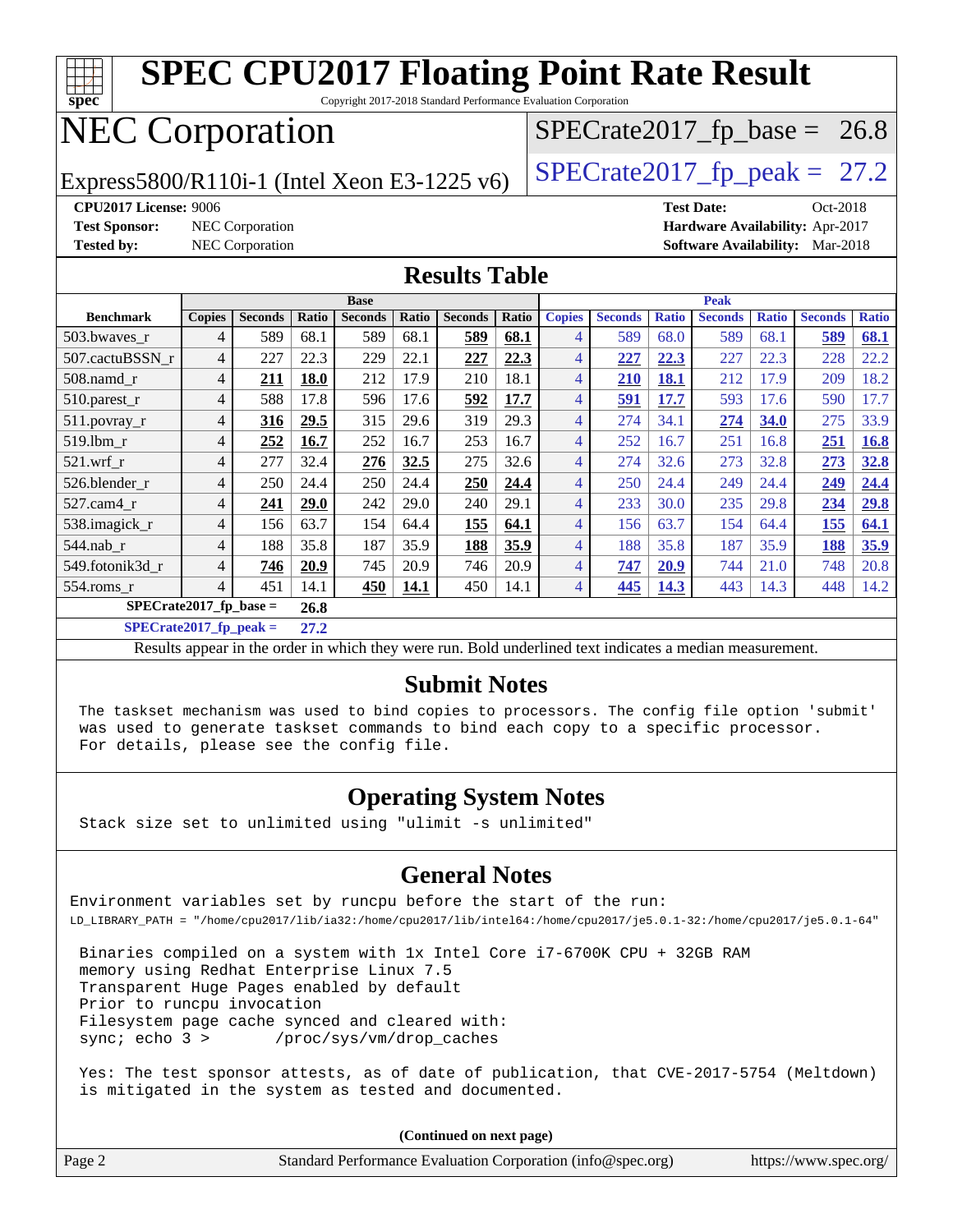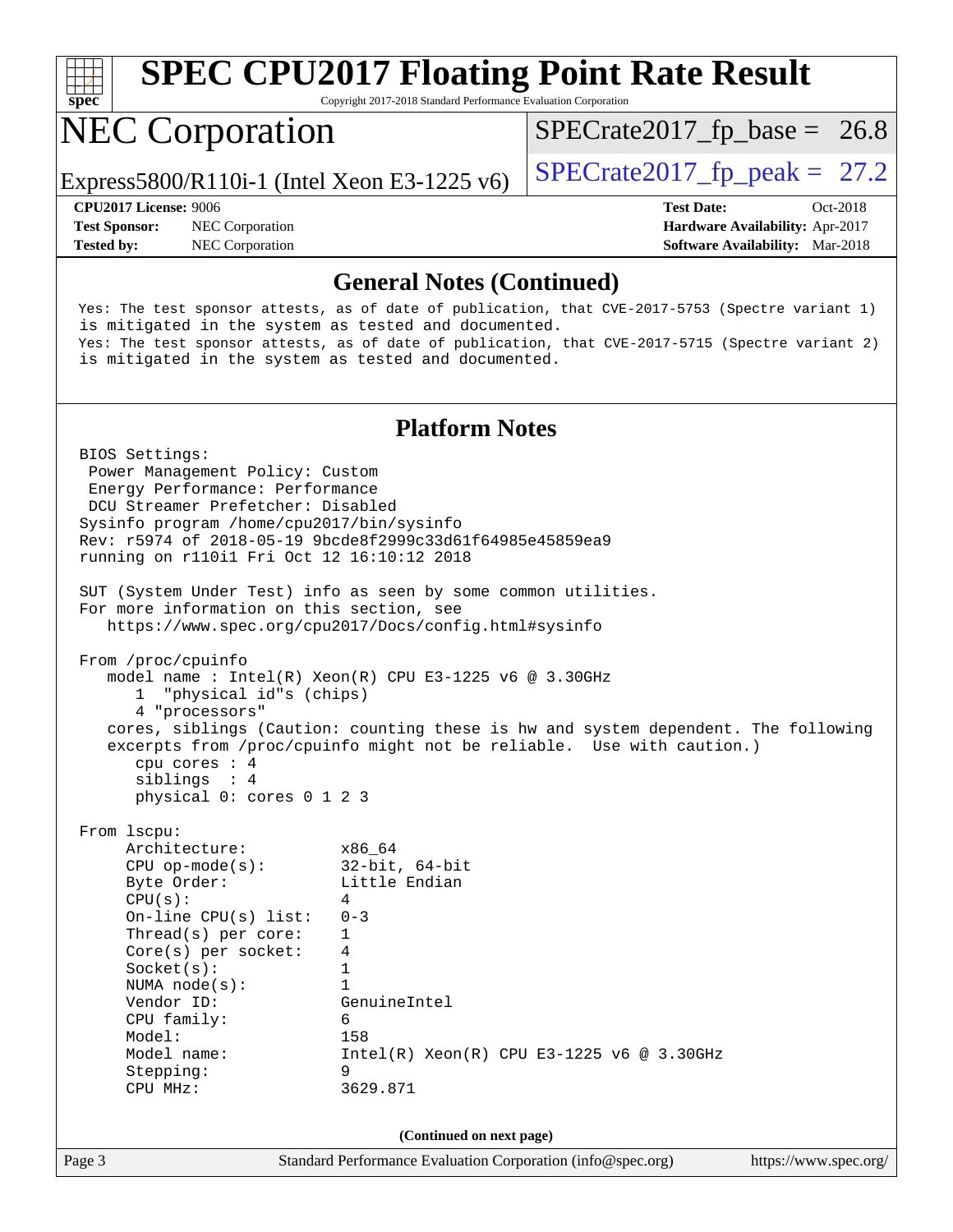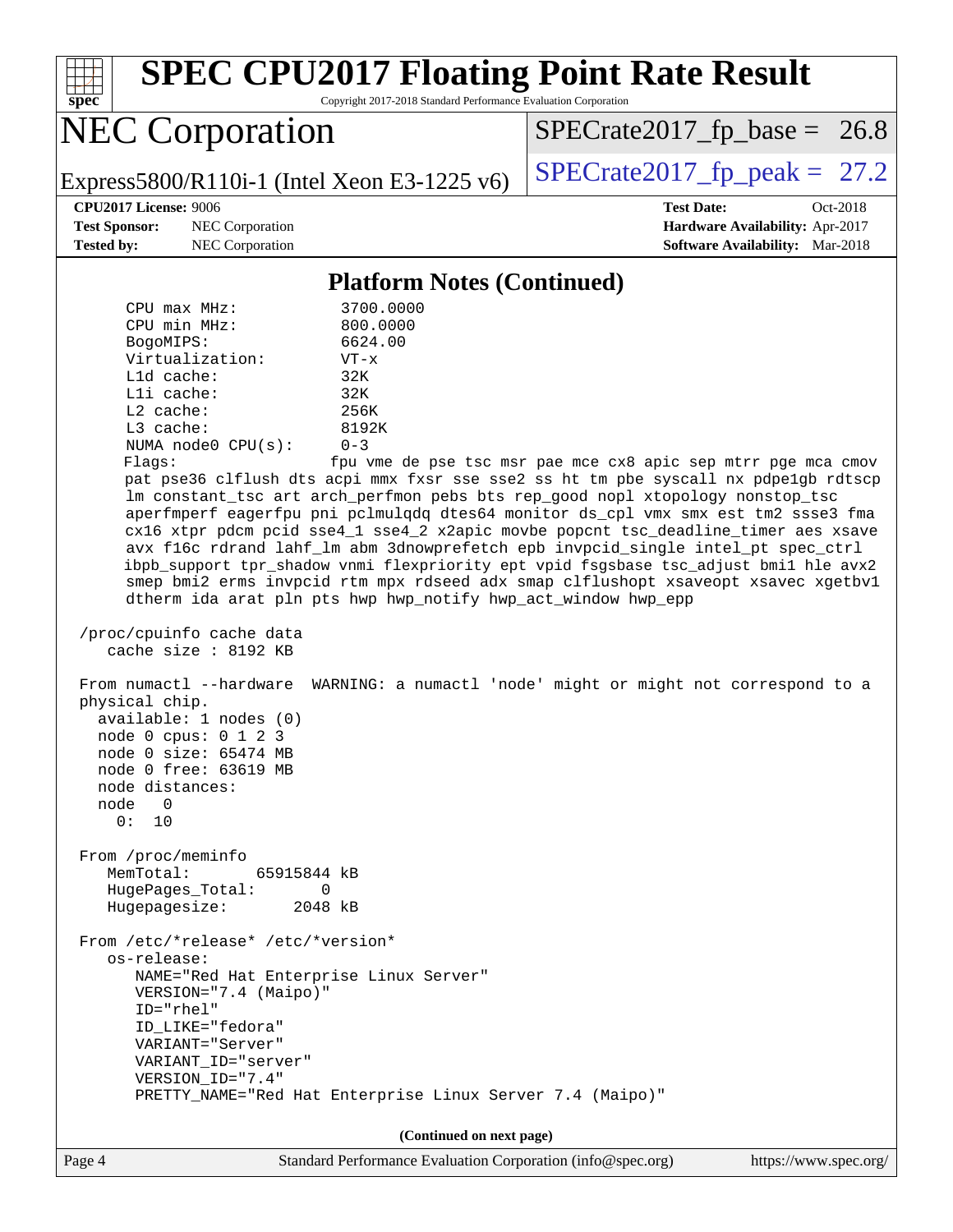| $\overline{\text{spec}^*}$                                                                                                                                                                                     | <b>SPEC CPU2017 Floating Point Rate Result</b><br>Copyright 2017-2018 Standard Performance Evaluation Corporation                                                                                                                                                   |  |  |  |  |
|----------------------------------------------------------------------------------------------------------------------------------------------------------------------------------------------------------------|---------------------------------------------------------------------------------------------------------------------------------------------------------------------------------------------------------------------------------------------------------------------|--|--|--|--|
| <b>NEC Corporation</b>                                                                                                                                                                                         | $SPECrate2017_fp\_base = 26.8$                                                                                                                                                                                                                                      |  |  |  |  |
| Express5800/R110i-1 (Intel Xeon E3-1225 v6)                                                                                                                                                                    | $SPECrate2017_fp\_peak = 27.2$                                                                                                                                                                                                                                      |  |  |  |  |
| <b>CPU2017 License: 9006</b><br><b>Test Sponsor:</b><br>NEC Corporation<br>NEC Corporation<br><b>Tested by:</b>                                                                                                | <b>Test Date:</b><br>Oct-2018<br>Hardware Availability: Apr-2017<br>Software Availability: Mar-2018                                                                                                                                                                 |  |  |  |  |
|                                                                                                                                                                                                                | <b>Platform Notes (Continued)</b>                                                                                                                                                                                                                                   |  |  |  |  |
| redhat-release: Red Hat Enterprise Linux Server release 7.4 (Maipo)<br>system-release: Red Hat Enterprise Linux Server release 7.4 (Maipo)<br>system-release-cpe: cpe:/o:redhat:enterprise_linux:7.4:ga:server |                                                                                                                                                                                                                                                                     |  |  |  |  |
| uname $-a$ :<br>x86_64 x86_64 GNU/Linux                                                                                                                                                                        | Linux r110i1 3.10.0-693.21.1.el7.x86_64 #1 SMP Fri Feb 23 18:54:16 UTC 2018 x86_64                                                                                                                                                                                  |  |  |  |  |
| Kernel self-reported vulnerability status:                                                                                                                                                                     |                                                                                                                                                                                                                                                                     |  |  |  |  |
| CVE-2017-5754 (Meltdown):<br>CVE-2017-5753 (Spectre variant 1): Mitigation: Load fences<br>CVE-2017-5715 (Spectre variant 2): Mitigation: IBRS (kernel)                                                        | Mitigation: PTI                                                                                                                                                                                                                                                     |  |  |  |  |
| run-level 3 Oct 12 16:04                                                                                                                                                                                       |                                                                                                                                                                                                                                                                     |  |  |  |  |
| SPEC is set to: /home/cpu2017<br>Filesystem<br>Type Size Used Avail Use% Mounted on<br>/dev/sda3<br>ext4 909G<br>85G                                                                                           | 778G 10% /                                                                                                                                                                                                                                                          |  |  |  |  |
| frequent changes to hardware, firmware, and the "DMTF SMBIOS" standard.<br>BIOS American Megatrends Inc. 5.0.3006 02/28/2018                                                                                   | Additional information from dmidecode follows. WARNING: Use caution when you interpret<br>this section. The 'dmidecode' program reads system data which is "intended to allow<br>hardware to be accurately determined", but the intent may not be met, as there are |  |  |  |  |
| Memory:<br>4x Micron 18ASF2G72AZ-2G3B1 16 GB 2 rank 2400                                                                                                                                                       |                                                                                                                                                                                                                                                                     |  |  |  |  |
| (End of data from sysinfo program)                                                                                                                                                                             |                                                                                                                                                                                                                                                                     |  |  |  |  |
|                                                                                                                                                                                                                | <b>Compiler Version Notes</b>                                                                                                                                                                                                                                       |  |  |  |  |
| $519.1bm_r(base)$ 538.imagick_r(base, peak) 544.nab_r(base, peak)                                                                                                                                              |                                                                                                                                                                                                                                                                     |  |  |  |  |
| icc (ICC) 18.0.2 20180210<br>Copyright (C) 1985-2018 Intel Corporation. All rights reserved.                                                                                                                   |                                                                                                                                                                                                                                                                     |  |  |  |  |
| $519.1bm_r(peak)$<br>CC.                                                                                                                                                                                       |                                                                                                                                                                                                                                                                     |  |  |  |  |
| icc (ICC) 18.0.2 20180210<br>Copyright (C) 1985-2018 Intel Corporation. All rights reserved.                                                                                                                   |                                                                                                                                                                                                                                                                     |  |  |  |  |
|                                                                                                                                                                                                                |                                                                                                                                                                                                                                                                     |  |  |  |  |
|                                                                                                                                                                                                                | (Continued on next page)                                                                                                                                                                                                                                            |  |  |  |  |

Page 5 Standard Performance Evaluation Corporation [\(info@spec.org\)](mailto:info@spec.org) <https://www.spec.org/>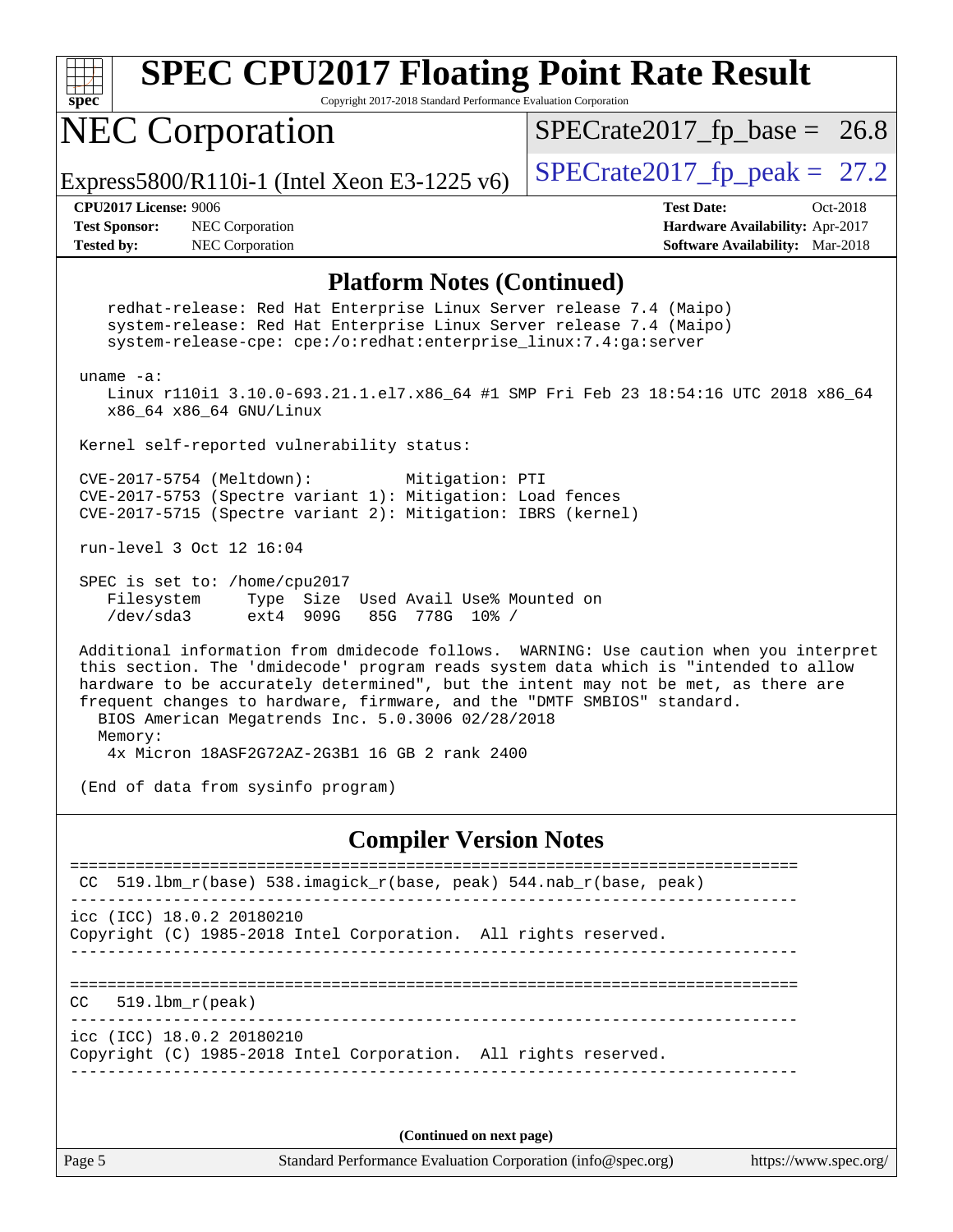| spe<br>U |  |  |  |  |  |
|----------|--|--|--|--|--|

Copyright 2017-2018 Standard Performance Evaluation Corporation

# NEC Corporation

 $SPECrate2017_fp\_base = 26.8$ 

Express5800/R110i-1 (Intel Xeon E3-1225 v6) [SPECrate2017\\_fp\\_peak =](http://www.spec.org/auto/cpu2017/Docs/result-fields.html#SPECrate2017fppeak)  $27.2$ 

**[Test Sponsor:](http://www.spec.org/auto/cpu2017/Docs/result-fields.html#TestSponsor)** NEC Corporation **[Hardware Availability:](http://www.spec.org/auto/cpu2017/Docs/result-fields.html#HardwareAvailability)** Apr-2017

**[CPU2017 License:](http://www.spec.org/auto/cpu2017/Docs/result-fields.html#CPU2017License)** 9006 **[Test Date:](http://www.spec.org/auto/cpu2017/Docs/result-fields.html#TestDate)** Oct-2018 **[Tested by:](http://www.spec.org/auto/cpu2017/Docs/result-fields.html#Testedby)** NEC Corporation **[Software Availability:](http://www.spec.org/auto/cpu2017/Docs/result-fields.html#SoftwareAvailability)** Mar-2018

#### **[Compiler Version Notes \(Continued\)](http://www.spec.org/auto/cpu2017/Docs/result-fields.html#CompilerVersionNotes)**

| Standard Performance Evaluation Corporation (info@spec.org)<br>Page 6<br>https://www.spec.org/                             |
|----------------------------------------------------------------------------------------------------------------------------|
| (Continued on next page)                                                                                                   |
| ifort (IFORT) 18.0.2 20180210                                                                                              |
| 503.bwaves_r(base, peak) 549.fotonik3d_r(base, peak) 554.roms_r(base)<br>FC.                                               |
|                                                                                                                            |
| Copyright (C) 1985-2018 Intel Corporation.<br>All rights reserved.                                                         |
| Copyright (C) 1985-2018 Intel Corporation. All rights reserved.<br>ifort (IFORT) 18.0.2 20180210                           |
| Copyright (C) 1985-2018 Intel Corporation. All rights reserved.<br>icc (ICC) 18.0.2 20180210                               |
| icpc (ICC) 18.0.2 20180210                                                                                                 |
| FC 507.cactuBSSN_r(base, peak)                                                                                             |
| Copyright (C) 1985-2018 Intel Corporation. All rights reserved.                                                            |
| icpc (ICC) 18.0.2 20180210<br>Copyright (C) 1985-2018 Intel Corporation. All rights reserved.<br>icc (ICC) 18.0.2 20180210 |
|                                                                                                                            |
| $511. povray_r (peak)$<br>CC                                                                                               |
| Copyright (C) 1985-2018 Intel Corporation. All rights reserved.                                                            |
| icpc (ICC) 18.0.2 20180210<br>Copyright (C) 1985-2018 Intel Corporation. All rights reserved.<br>icc (ICC) 18.0.2 20180210 |
| CC 511.povray_r(base) 526.blender_r(base, peak)                                                                            |
| Copyright (C) 1985-2018 Intel Corporation. All rights reserved.<br>------------------------                                |
| icpc (ICC) 18.0.2 20180210                                                                                                 |
| $CXXC$ 508. namd $r$ (peak)                                                                                                |
| Copyright (C) 1985-2018 Intel Corporation. All rights reserved.<br>_____________________________________                   |
| icpc (ICC) 18.0.2 20180210                                                                                                 |
| CXXC 508.namd_r(base) 510.parest_r(base, peak)                                                                             |
|                                                                                                                            |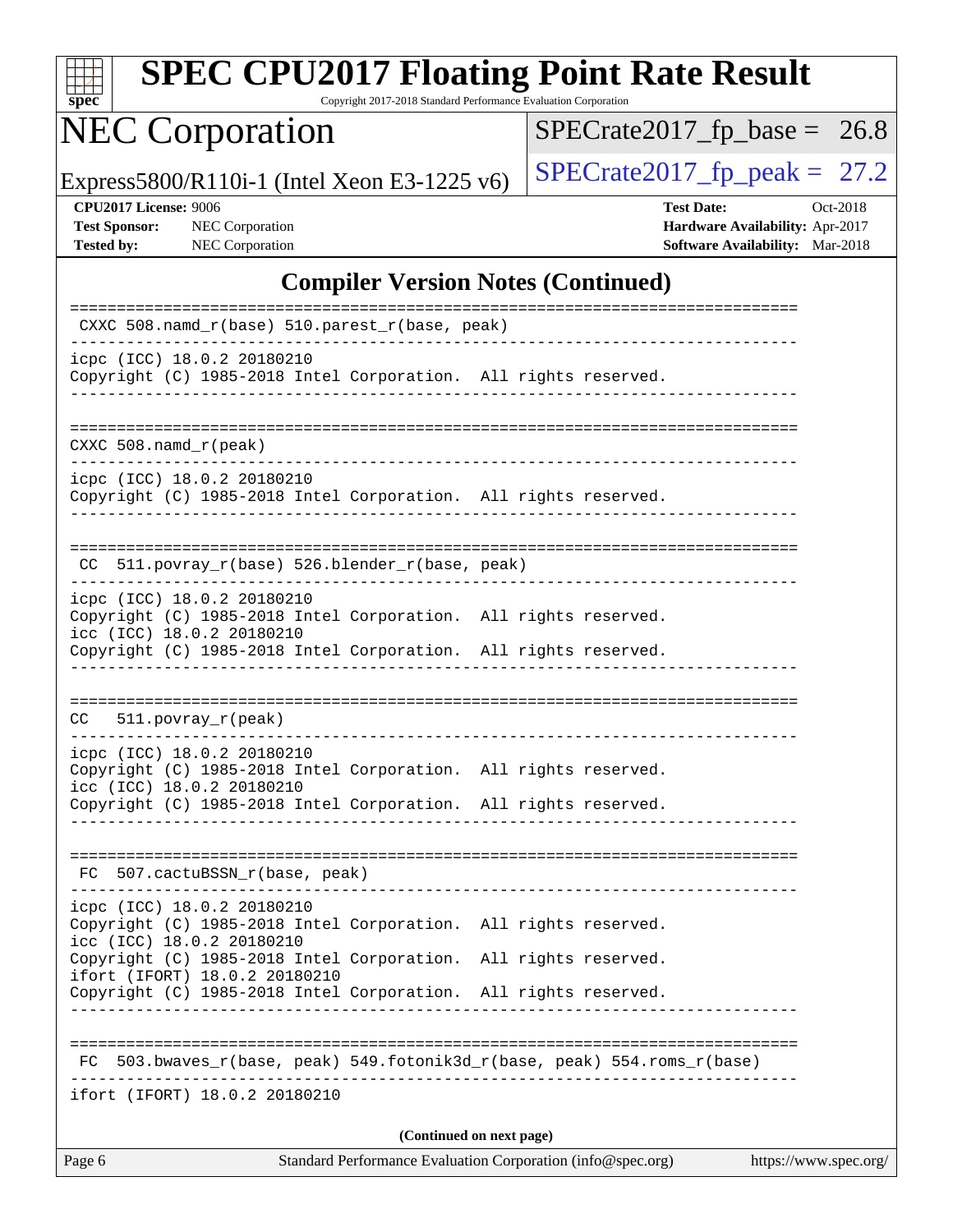| $s\overline{pec}$                                                                                                             | <b>SPEC CPU2017 Floating Point Rate Result</b><br>Copyright 2017-2018 Standard Performance Evaluation Corporation |                                |  |  |  |
|-------------------------------------------------------------------------------------------------------------------------------|-------------------------------------------------------------------------------------------------------------------|--------------------------------|--|--|--|
| <b>NEC Corporation</b>                                                                                                        |                                                                                                                   | $SPECrate2017_fp\_base = 26.8$ |  |  |  |
| Express5800/R110i-1 (Intel Xeon E3-1225 v6)                                                                                   | $SPECrate2017_fp\_peak = 27.2$                                                                                    |                                |  |  |  |
| <b>CPU2017 License: 9006</b><br><b>Test Sponsor:</b><br>NEC Corporation<br>NEC Corporation<br><b>Tested by:</b>               | <b>Test Date:</b><br>Oct-2018<br>Hardware Availability: Apr-2017<br>Software Availability: Mar-2018               |                                |  |  |  |
|                                                                                                                               | <b>Compiler Version Notes (Continued)</b>                                                                         |                                |  |  |  |
| Copyright (C) 1985-2018 Intel Corporation. All rights reserved.                                                               |                                                                                                                   |                                |  |  |  |
| 554.roms_r(peak)<br>FC.                                                                                                       |                                                                                                                   |                                |  |  |  |
| ifort (IFORT) 18.0.2 20180210<br>Copyright (C) 1985-2018 Intel Corporation. All rights reserved.                              |                                                                                                                   |                                |  |  |  |
| $CC$ 521.wrf_r(base) 527.cam4_r(base)                                                                                         |                                                                                                                   |                                |  |  |  |
| ifort (IFORT) 18.0.2 20180210<br>Copyright (C) 1985-2018 Intel Corporation. All rights reserved.<br>icc (ICC) 18.0.2 20180210 |                                                                                                                   |                                |  |  |  |
| Copyright (C) 1985-2018 Intel Corporation. All rights reserved.                                                               |                                                                                                                   |                                |  |  |  |
| 521.wrf_r(peak) 527.cam4_r(peak)<br>CC                                                                                        |                                                                                                                   |                                |  |  |  |
| ifort (IFORT) 18.0.2 20180210<br>Copyright (C) 1985-2018 Intel Corporation. All rights reserved.<br>icc (ICC) 18.0.2 20180210 |                                                                                                                   |                                |  |  |  |
| Copyright (C) 1985-2018 Intel Corporation. All rights reserved.                                                               |                                                                                                                   |                                |  |  |  |
|                                                                                                                               |                                                                                                                   |                                |  |  |  |

### **[Base Compiler Invocation](http://www.spec.org/auto/cpu2017/Docs/result-fields.html#BaseCompilerInvocation)**

[C benchmarks](http://www.spec.org/auto/cpu2017/Docs/result-fields.html#Cbenchmarks): [icc -m64 -std=c11](http://www.spec.org/cpu2017/results/res2018q4/cpu2017-20181015-09178.flags.html#user_CCbase_intel_icc_64bit_c11_33ee0cdaae7deeeab2a9725423ba97205ce30f63b9926c2519791662299b76a0318f32ddfffdc46587804de3178b4f9328c46fa7c2b0cd779d7a61945c91cd35)

[C++ benchmarks:](http://www.spec.org/auto/cpu2017/Docs/result-fields.html#CXXbenchmarks) [icpc -m64](http://www.spec.org/cpu2017/results/res2018q4/cpu2017-20181015-09178.flags.html#user_CXXbase_intel_icpc_64bit_4ecb2543ae3f1412ef961e0650ca070fec7b7afdcd6ed48761b84423119d1bf6bdf5cad15b44d48e7256388bc77273b966e5eb805aefd121eb22e9299b2ec9d9)

[Fortran benchmarks](http://www.spec.org/auto/cpu2017/Docs/result-fields.html#Fortranbenchmarks): [ifort -m64](http://www.spec.org/cpu2017/results/res2018q4/cpu2017-20181015-09178.flags.html#user_FCbase_intel_ifort_64bit_24f2bb282fbaeffd6157abe4f878425411749daecae9a33200eee2bee2fe76f3b89351d69a8130dd5949958ce389cf37ff59a95e7a40d588e8d3a57e0c3fd751)

[Benchmarks using both Fortran and C](http://www.spec.org/auto/cpu2017/Docs/result-fields.html#BenchmarksusingbothFortranandC): [ifort -m64](http://www.spec.org/cpu2017/results/res2018q4/cpu2017-20181015-09178.flags.html#user_CC_FCbase_intel_ifort_64bit_24f2bb282fbaeffd6157abe4f878425411749daecae9a33200eee2bee2fe76f3b89351d69a8130dd5949958ce389cf37ff59a95e7a40d588e8d3a57e0c3fd751) [icc -m64 -std=c11](http://www.spec.org/cpu2017/results/res2018q4/cpu2017-20181015-09178.flags.html#user_CC_FCbase_intel_icc_64bit_c11_33ee0cdaae7deeeab2a9725423ba97205ce30f63b9926c2519791662299b76a0318f32ddfffdc46587804de3178b4f9328c46fa7c2b0cd779d7a61945c91cd35)

[Benchmarks using both C and C++](http://www.spec.org/auto/cpu2017/Docs/result-fields.html#BenchmarksusingbothCandCXX): [icpc -m64](http://www.spec.org/cpu2017/results/res2018q4/cpu2017-20181015-09178.flags.html#user_CC_CXXbase_intel_icpc_64bit_4ecb2543ae3f1412ef961e0650ca070fec7b7afdcd6ed48761b84423119d1bf6bdf5cad15b44d48e7256388bc77273b966e5eb805aefd121eb22e9299b2ec9d9) [icc -m64 -std=c11](http://www.spec.org/cpu2017/results/res2018q4/cpu2017-20181015-09178.flags.html#user_CC_CXXbase_intel_icc_64bit_c11_33ee0cdaae7deeeab2a9725423ba97205ce30f63b9926c2519791662299b76a0318f32ddfffdc46587804de3178b4f9328c46fa7c2b0cd779d7a61945c91cd35)

**(Continued on next page)**

Page 7 Standard Performance Evaluation Corporation [\(info@spec.org\)](mailto:info@spec.org) <https://www.spec.org/>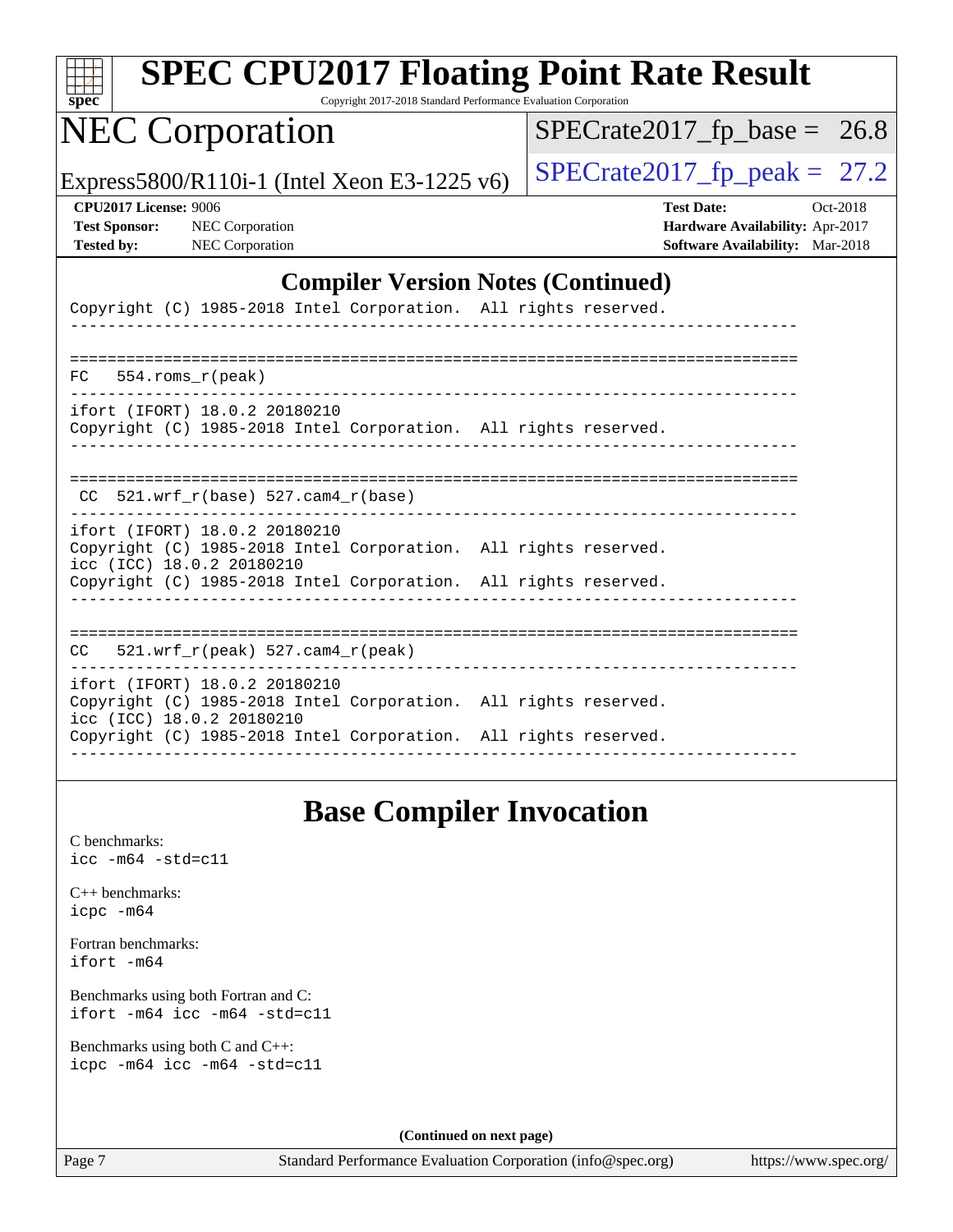

Copyright 2017-2018 Standard Performance Evaluation Corporation

### NEC Corporation

 $SPECTate2017_fp\_base = 26.8$ 

Express5800/R110i-1 (Intel Xeon E3-1225 v6) [SPECrate2017\\_fp\\_peak =](http://www.spec.org/auto/cpu2017/Docs/result-fields.html#SPECrate2017fppeak)  $27.2$ 

**[Tested by:](http://www.spec.org/auto/cpu2017/Docs/result-fields.html#Testedby)** NEC Corporation **[Software Availability:](http://www.spec.org/auto/cpu2017/Docs/result-fields.html#SoftwareAvailability)** Mar-2018

**[CPU2017 License:](http://www.spec.org/auto/cpu2017/Docs/result-fields.html#CPU2017License)** 9006 **[Test Date:](http://www.spec.org/auto/cpu2017/Docs/result-fields.html#TestDate)** Oct-2018 **[Test Sponsor:](http://www.spec.org/auto/cpu2017/Docs/result-fields.html#TestSponsor)** NEC Corporation **[Hardware Availability:](http://www.spec.org/auto/cpu2017/Docs/result-fields.html#HardwareAvailability)** Apr-2017

### **[Base Compiler Invocation \(Continued\)](http://www.spec.org/auto/cpu2017/Docs/result-fields.html#BaseCompilerInvocation)**

[Benchmarks using Fortran, C, and C++:](http://www.spec.org/auto/cpu2017/Docs/result-fields.html#BenchmarksusingFortranCandCXX) [icpc -m64](http://www.spec.org/cpu2017/results/res2018q4/cpu2017-20181015-09178.flags.html#user_CC_CXX_FCbase_intel_icpc_64bit_4ecb2543ae3f1412ef961e0650ca070fec7b7afdcd6ed48761b84423119d1bf6bdf5cad15b44d48e7256388bc77273b966e5eb805aefd121eb22e9299b2ec9d9) [icc -m64 -std=c11](http://www.spec.org/cpu2017/results/res2018q4/cpu2017-20181015-09178.flags.html#user_CC_CXX_FCbase_intel_icc_64bit_c11_33ee0cdaae7deeeab2a9725423ba97205ce30f63b9926c2519791662299b76a0318f32ddfffdc46587804de3178b4f9328c46fa7c2b0cd779d7a61945c91cd35) [ifort -m64](http://www.spec.org/cpu2017/results/res2018q4/cpu2017-20181015-09178.flags.html#user_CC_CXX_FCbase_intel_ifort_64bit_24f2bb282fbaeffd6157abe4f878425411749daecae9a33200eee2bee2fe76f3b89351d69a8130dd5949958ce389cf37ff59a95e7a40d588e8d3a57e0c3fd751)

### **[Base Portability Flags](http://www.spec.org/auto/cpu2017/Docs/result-fields.html#BasePortabilityFlags)**

 503.bwaves\_r: [-DSPEC\\_LP64](http://www.spec.org/cpu2017/results/res2018q4/cpu2017-20181015-09178.flags.html#suite_basePORTABILITY503_bwaves_r_DSPEC_LP64) 507.cactuBSSN\_r: [-DSPEC\\_LP64](http://www.spec.org/cpu2017/results/res2018q4/cpu2017-20181015-09178.flags.html#suite_basePORTABILITY507_cactuBSSN_r_DSPEC_LP64) 508.namd\_r: [-DSPEC\\_LP64](http://www.spec.org/cpu2017/results/res2018q4/cpu2017-20181015-09178.flags.html#suite_basePORTABILITY508_namd_r_DSPEC_LP64) 510.parest\_r: [-DSPEC\\_LP64](http://www.spec.org/cpu2017/results/res2018q4/cpu2017-20181015-09178.flags.html#suite_basePORTABILITY510_parest_r_DSPEC_LP64) 511.povray\_r: [-DSPEC\\_LP64](http://www.spec.org/cpu2017/results/res2018q4/cpu2017-20181015-09178.flags.html#suite_basePORTABILITY511_povray_r_DSPEC_LP64) 519.lbm\_r: [-DSPEC\\_LP64](http://www.spec.org/cpu2017/results/res2018q4/cpu2017-20181015-09178.flags.html#suite_basePORTABILITY519_lbm_r_DSPEC_LP64) 521.wrf\_r: [-DSPEC\\_LP64](http://www.spec.org/cpu2017/results/res2018q4/cpu2017-20181015-09178.flags.html#suite_basePORTABILITY521_wrf_r_DSPEC_LP64) [-DSPEC\\_CASE\\_FLAG](http://www.spec.org/cpu2017/results/res2018q4/cpu2017-20181015-09178.flags.html#b521.wrf_r_baseCPORTABILITY_DSPEC_CASE_FLAG) [-convert big\\_endian](http://www.spec.org/cpu2017/results/res2018q4/cpu2017-20181015-09178.flags.html#user_baseFPORTABILITY521_wrf_r_convert_big_endian_c3194028bc08c63ac5d04de18c48ce6d347e4e562e8892b8bdbdc0214820426deb8554edfa529a3fb25a586e65a3d812c835984020483e7e73212c4d31a38223) 526.blender\_r: [-DSPEC\\_LP64](http://www.spec.org/cpu2017/results/res2018q4/cpu2017-20181015-09178.flags.html#suite_basePORTABILITY526_blender_r_DSPEC_LP64) [-DSPEC\\_LINUX](http://www.spec.org/cpu2017/results/res2018q4/cpu2017-20181015-09178.flags.html#b526.blender_r_baseCPORTABILITY_DSPEC_LINUX) [-funsigned-char](http://www.spec.org/cpu2017/results/res2018q4/cpu2017-20181015-09178.flags.html#user_baseCPORTABILITY526_blender_r_force_uchar_40c60f00ab013830e2dd6774aeded3ff59883ba5a1fc5fc14077f794d777847726e2a5858cbc7672e36e1b067e7e5c1d9a74f7176df07886a243d7cc18edfe67) 527.cam4\_r: [-DSPEC\\_LP64](http://www.spec.org/cpu2017/results/res2018q4/cpu2017-20181015-09178.flags.html#suite_basePORTABILITY527_cam4_r_DSPEC_LP64) [-DSPEC\\_CASE\\_FLAG](http://www.spec.org/cpu2017/results/res2018q4/cpu2017-20181015-09178.flags.html#b527.cam4_r_baseCPORTABILITY_DSPEC_CASE_FLAG) 538.imagick\_r: [-DSPEC\\_LP64](http://www.spec.org/cpu2017/results/res2018q4/cpu2017-20181015-09178.flags.html#suite_basePORTABILITY538_imagick_r_DSPEC_LP64) 544.nab\_r: [-DSPEC\\_LP64](http://www.spec.org/cpu2017/results/res2018q4/cpu2017-20181015-09178.flags.html#suite_basePORTABILITY544_nab_r_DSPEC_LP64) 549.fotonik3d\_r: [-DSPEC\\_LP64](http://www.spec.org/cpu2017/results/res2018q4/cpu2017-20181015-09178.flags.html#suite_basePORTABILITY549_fotonik3d_r_DSPEC_LP64) 554.roms\_r: [-DSPEC\\_LP64](http://www.spec.org/cpu2017/results/res2018q4/cpu2017-20181015-09178.flags.html#suite_basePORTABILITY554_roms_r_DSPEC_LP64)

### **[Base Optimization Flags](http://www.spec.org/auto/cpu2017/Docs/result-fields.html#BaseOptimizationFlags)**

[C benchmarks](http://www.spec.org/auto/cpu2017/Docs/result-fields.html#Cbenchmarks): [-xCORE-AVX2](http://www.spec.org/cpu2017/results/res2018q4/cpu2017-20181015-09178.flags.html#user_CCbase_f-xCORE-AVX2) [-ipo](http://www.spec.org/cpu2017/results/res2018q4/cpu2017-20181015-09178.flags.html#user_CCbase_f-ipo) [-O3](http://www.spec.org/cpu2017/results/res2018q4/cpu2017-20181015-09178.flags.html#user_CCbase_f-O3) [-no-prec-div](http://www.spec.org/cpu2017/results/res2018q4/cpu2017-20181015-09178.flags.html#user_CCbase_f-no-prec-div) [-qopt-prefetch](http://www.spec.org/cpu2017/results/res2018q4/cpu2017-20181015-09178.flags.html#user_CCbase_f-qopt-prefetch) [-ffinite-math-only](http://www.spec.org/cpu2017/results/res2018q4/cpu2017-20181015-09178.flags.html#user_CCbase_f_finite_math_only_cb91587bd2077682c4b38af759c288ed7c732db004271a9512da14a4f8007909a5f1427ecbf1a0fb78ff2a814402c6114ac565ca162485bbcae155b5e4258871) [-qopt-mem-layout-trans=3](http://www.spec.org/cpu2017/results/res2018q4/cpu2017-20181015-09178.flags.html#user_CCbase_f-qopt-mem-layout-trans_de80db37974c74b1f0e20d883f0b675c88c3b01e9d123adea9b28688d64333345fb62bc4a798493513fdb68f60282f9a726aa07f478b2f7113531aecce732043) [C++ benchmarks:](http://www.spec.org/auto/cpu2017/Docs/result-fields.html#CXXbenchmarks) [-xCORE-AVX2](http://www.spec.org/cpu2017/results/res2018q4/cpu2017-20181015-09178.flags.html#user_CXXbase_f-xCORE-AVX2) [-ipo](http://www.spec.org/cpu2017/results/res2018q4/cpu2017-20181015-09178.flags.html#user_CXXbase_f-ipo) [-O3](http://www.spec.org/cpu2017/results/res2018q4/cpu2017-20181015-09178.flags.html#user_CXXbase_f-O3) [-no-prec-div](http://www.spec.org/cpu2017/results/res2018q4/cpu2017-20181015-09178.flags.html#user_CXXbase_f-no-prec-div) [-qopt-prefetch](http://www.spec.org/cpu2017/results/res2018q4/cpu2017-20181015-09178.flags.html#user_CXXbase_f-qopt-prefetch) [-ffinite-math-only](http://www.spec.org/cpu2017/results/res2018q4/cpu2017-20181015-09178.flags.html#user_CXXbase_f_finite_math_only_cb91587bd2077682c4b38af759c288ed7c732db004271a9512da14a4f8007909a5f1427ecbf1a0fb78ff2a814402c6114ac565ca162485bbcae155b5e4258871) [-qopt-mem-layout-trans=3](http://www.spec.org/cpu2017/results/res2018q4/cpu2017-20181015-09178.flags.html#user_CXXbase_f-qopt-mem-layout-trans_de80db37974c74b1f0e20d883f0b675c88c3b01e9d123adea9b28688d64333345fb62bc4a798493513fdb68f60282f9a726aa07f478b2f7113531aecce732043) [Fortran benchmarks](http://www.spec.org/auto/cpu2017/Docs/result-fields.html#Fortranbenchmarks): [-xCORE-AVX2](http://www.spec.org/cpu2017/results/res2018q4/cpu2017-20181015-09178.flags.html#user_FCbase_f-xCORE-AVX2) [-ipo](http://www.spec.org/cpu2017/results/res2018q4/cpu2017-20181015-09178.flags.html#user_FCbase_f-ipo) [-O3](http://www.spec.org/cpu2017/results/res2018q4/cpu2017-20181015-09178.flags.html#user_FCbase_f-O3) [-no-prec-div](http://www.spec.org/cpu2017/results/res2018q4/cpu2017-20181015-09178.flags.html#user_FCbase_f-no-prec-div) [-qopt-prefetch](http://www.spec.org/cpu2017/results/res2018q4/cpu2017-20181015-09178.flags.html#user_FCbase_f-qopt-prefetch) [-ffinite-math-only](http://www.spec.org/cpu2017/results/res2018q4/cpu2017-20181015-09178.flags.html#user_FCbase_f_finite_math_only_cb91587bd2077682c4b38af759c288ed7c732db004271a9512da14a4f8007909a5f1427ecbf1a0fb78ff2a814402c6114ac565ca162485bbcae155b5e4258871) [-qopt-mem-layout-trans=3](http://www.spec.org/cpu2017/results/res2018q4/cpu2017-20181015-09178.flags.html#user_FCbase_f-qopt-mem-layout-trans_de80db37974c74b1f0e20d883f0b675c88c3b01e9d123adea9b28688d64333345fb62bc4a798493513fdb68f60282f9a726aa07f478b2f7113531aecce732043) [-auto](http://www.spec.org/cpu2017/results/res2018q4/cpu2017-20181015-09178.flags.html#user_FCbase_f-auto) [-nostandard-realloc-lhs](http://www.spec.org/cpu2017/results/res2018q4/cpu2017-20181015-09178.flags.html#user_FCbase_f_2003_std_realloc_82b4557e90729c0f113870c07e44d33d6f5a304b4f63d4c15d2d0f1fab99f5daaed73bdb9275d9ae411527f28b936061aa8b9c8f2d63842963b95c9dd6426b8a) [Benchmarks using both Fortran and C](http://www.spec.org/auto/cpu2017/Docs/result-fields.html#BenchmarksusingbothFortranandC): [-xCORE-AVX2](http://www.spec.org/cpu2017/results/res2018q4/cpu2017-20181015-09178.flags.html#user_CC_FCbase_f-xCORE-AVX2) [-ipo](http://www.spec.org/cpu2017/results/res2018q4/cpu2017-20181015-09178.flags.html#user_CC_FCbase_f-ipo) [-O3](http://www.spec.org/cpu2017/results/res2018q4/cpu2017-20181015-09178.flags.html#user_CC_FCbase_f-O3) [-no-prec-div](http://www.spec.org/cpu2017/results/res2018q4/cpu2017-20181015-09178.flags.html#user_CC_FCbase_f-no-prec-div) [-qopt-prefetch](http://www.spec.org/cpu2017/results/res2018q4/cpu2017-20181015-09178.flags.html#user_CC_FCbase_f-qopt-prefetch) [-ffinite-math-only](http://www.spec.org/cpu2017/results/res2018q4/cpu2017-20181015-09178.flags.html#user_CC_FCbase_f_finite_math_only_cb91587bd2077682c4b38af759c288ed7c732db004271a9512da14a4f8007909a5f1427ecbf1a0fb78ff2a814402c6114ac565ca162485bbcae155b5e4258871) [-qopt-mem-layout-trans=3](http://www.spec.org/cpu2017/results/res2018q4/cpu2017-20181015-09178.flags.html#user_CC_FCbase_f-qopt-mem-layout-trans_de80db37974c74b1f0e20d883f0b675c88c3b01e9d123adea9b28688d64333345fb62bc4a798493513fdb68f60282f9a726aa07f478b2f7113531aecce732043) [-auto](http://www.spec.org/cpu2017/results/res2018q4/cpu2017-20181015-09178.flags.html#user_CC_FCbase_f-auto) [-nostandard-realloc-lhs](http://www.spec.org/cpu2017/results/res2018q4/cpu2017-20181015-09178.flags.html#user_CC_FCbase_f_2003_std_realloc_82b4557e90729c0f113870c07e44d33d6f5a304b4f63d4c15d2d0f1fab99f5daaed73bdb9275d9ae411527f28b936061aa8b9c8f2d63842963b95c9dd6426b8a) [Benchmarks using both C and C++](http://www.spec.org/auto/cpu2017/Docs/result-fields.html#BenchmarksusingbothCandCXX): [-xCORE-AVX2](http://www.spec.org/cpu2017/results/res2018q4/cpu2017-20181015-09178.flags.html#user_CC_CXXbase_f-xCORE-AVX2) [-ipo](http://www.spec.org/cpu2017/results/res2018q4/cpu2017-20181015-09178.flags.html#user_CC_CXXbase_f-ipo) [-O3](http://www.spec.org/cpu2017/results/res2018q4/cpu2017-20181015-09178.flags.html#user_CC_CXXbase_f-O3) [-no-prec-div](http://www.spec.org/cpu2017/results/res2018q4/cpu2017-20181015-09178.flags.html#user_CC_CXXbase_f-no-prec-div) [-qopt-prefetch](http://www.spec.org/cpu2017/results/res2018q4/cpu2017-20181015-09178.flags.html#user_CC_CXXbase_f-qopt-prefetch) [-ffinite-math-only](http://www.spec.org/cpu2017/results/res2018q4/cpu2017-20181015-09178.flags.html#user_CC_CXXbase_f_finite_math_only_cb91587bd2077682c4b38af759c288ed7c732db004271a9512da14a4f8007909a5f1427ecbf1a0fb78ff2a814402c6114ac565ca162485bbcae155b5e4258871) [-qopt-mem-layout-trans=3](http://www.spec.org/cpu2017/results/res2018q4/cpu2017-20181015-09178.flags.html#user_CC_CXXbase_f-qopt-mem-layout-trans_de80db37974c74b1f0e20d883f0b675c88c3b01e9d123adea9b28688d64333345fb62bc4a798493513fdb68f60282f9a726aa07f478b2f7113531aecce732043)

**(Continued on next page)**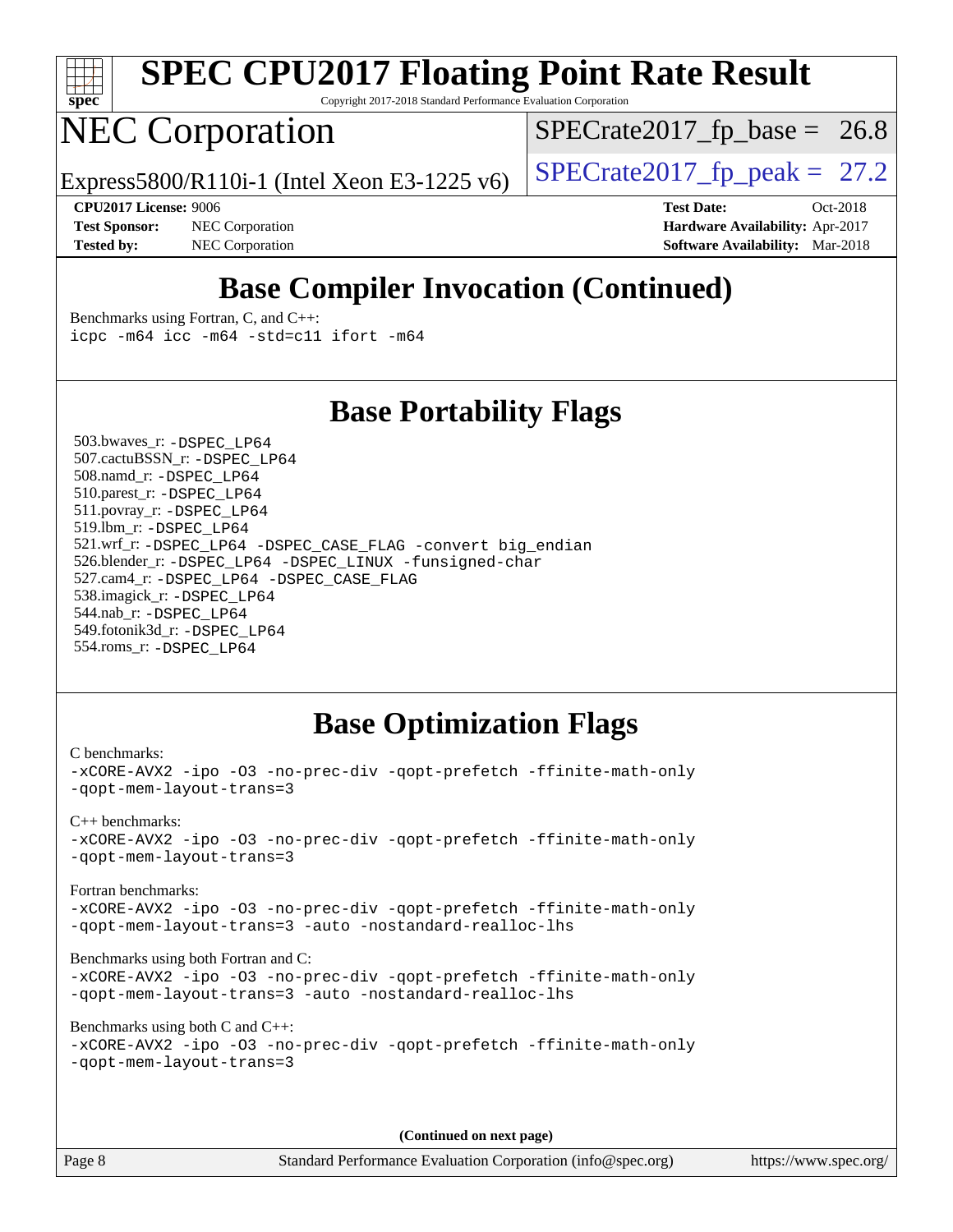

Copyright 2017-2018 Standard Performance Evaluation Corporation

# NEC Corporation

 $SPECTate2017_fp\_base = 26.8$ 

Express5800/R110i-1 (Intel Xeon E3-1225 v6) [SPECrate2017\\_fp\\_peak =](http://www.spec.org/auto/cpu2017/Docs/result-fields.html#SPECrate2017fppeak)  $27.2$ 

**[Test Sponsor:](http://www.spec.org/auto/cpu2017/Docs/result-fields.html#TestSponsor)** NEC Corporation **[Hardware Availability:](http://www.spec.org/auto/cpu2017/Docs/result-fields.html#HardwareAvailability)** Apr-2017 **[Tested by:](http://www.spec.org/auto/cpu2017/Docs/result-fields.html#Testedby)** NEC Corporation **[Software Availability:](http://www.spec.org/auto/cpu2017/Docs/result-fields.html#SoftwareAvailability)** Mar-2018

**[CPU2017 License:](http://www.spec.org/auto/cpu2017/Docs/result-fields.html#CPU2017License)** 9006 **[Test Date:](http://www.spec.org/auto/cpu2017/Docs/result-fields.html#TestDate)** Oct-2018

### **[Base Optimization Flags \(Continued\)](http://www.spec.org/auto/cpu2017/Docs/result-fields.html#BaseOptimizationFlags)**

[Benchmarks using Fortran, C, and C++:](http://www.spec.org/auto/cpu2017/Docs/result-fields.html#BenchmarksusingFortranCandCXX)

[-xCORE-AVX2](http://www.spec.org/cpu2017/results/res2018q4/cpu2017-20181015-09178.flags.html#user_CC_CXX_FCbase_f-xCORE-AVX2) [-ipo](http://www.spec.org/cpu2017/results/res2018q4/cpu2017-20181015-09178.flags.html#user_CC_CXX_FCbase_f-ipo) [-O3](http://www.spec.org/cpu2017/results/res2018q4/cpu2017-20181015-09178.flags.html#user_CC_CXX_FCbase_f-O3) [-no-prec-div](http://www.spec.org/cpu2017/results/res2018q4/cpu2017-20181015-09178.flags.html#user_CC_CXX_FCbase_f-no-prec-div) [-qopt-prefetch](http://www.spec.org/cpu2017/results/res2018q4/cpu2017-20181015-09178.flags.html#user_CC_CXX_FCbase_f-qopt-prefetch) [-ffinite-math-only](http://www.spec.org/cpu2017/results/res2018q4/cpu2017-20181015-09178.flags.html#user_CC_CXX_FCbase_f_finite_math_only_cb91587bd2077682c4b38af759c288ed7c732db004271a9512da14a4f8007909a5f1427ecbf1a0fb78ff2a814402c6114ac565ca162485bbcae155b5e4258871) [-qopt-mem-layout-trans=3](http://www.spec.org/cpu2017/results/res2018q4/cpu2017-20181015-09178.flags.html#user_CC_CXX_FCbase_f-qopt-mem-layout-trans_de80db37974c74b1f0e20d883f0b675c88c3b01e9d123adea9b28688d64333345fb62bc4a798493513fdb68f60282f9a726aa07f478b2f7113531aecce732043) [-auto](http://www.spec.org/cpu2017/results/res2018q4/cpu2017-20181015-09178.flags.html#user_CC_CXX_FCbase_f-auto) [-nostandard-realloc-lhs](http://www.spec.org/cpu2017/results/res2018q4/cpu2017-20181015-09178.flags.html#user_CC_CXX_FCbase_f_2003_std_realloc_82b4557e90729c0f113870c07e44d33d6f5a304b4f63d4c15d2d0f1fab99f5daaed73bdb9275d9ae411527f28b936061aa8b9c8f2d63842963b95c9dd6426b8a)

### **[Peak Compiler Invocation](http://www.spec.org/auto/cpu2017/Docs/result-fields.html#PeakCompilerInvocation)**

[C benchmarks](http://www.spec.org/auto/cpu2017/Docs/result-fields.html#Cbenchmarks): [icc -m64 -std=c11](http://www.spec.org/cpu2017/results/res2018q4/cpu2017-20181015-09178.flags.html#user_CCpeak_intel_icc_64bit_c11_33ee0cdaae7deeeab2a9725423ba97205ce30f63b9926c2519791662299b76a0318f32ddfffdc46587804de3178b4f9328c46fa7c2b0cd779d7a61945c91cd35)

[C++ benchmarks:](http://www.spec.org/auto/cpu2017/Docs/result-fields.html#CXXbenchmarks) [icpc -m64](http://www.spec.org/cpu2017/results/res2018q4/cpu2017-20181015-09178.flags.html#user_CXXpeak_intel_icpc_64bit_4ecb2543ae3f1412ef961e0650ca070fec7b7afdcd6ed48761b84423119d1bf6bdf5cad15b44d48e7256388bc77273b966e5eb805aefd121eb22e9299b2ec9d9)

[Fortran benchmarks](http://www.spec.org/auto/cpu2017/Docs/result-fields.html#Fortranbenchmarks): [ifort -m64](http://www.spec.org/cpu2017/results/res2018q4/cpu2017-20181015-09178.flags.html#user_FCpeak_intel_ifort_64bit_24f2bb282fbaeffd6157abe4f878425411749daecae9a33200eee2bee2fe76f3b89351d69a8130dd5949958ce389cf37ff59a95e7a40d588e8d3a57e0c3fd751)

[Benchmarks using both Fortran and C](http://www.spec.org/auto/cpu2017/Docs/result-fields.html#BenchmarksusingbothFortranandC): [ifort -m64](http://www.spec.org/cpu2017/results/res2018q4/cpu2017-20181015-09178.flags.html#user_CC_FCpeak_intel_ifort_64bit_24f2bb282fbaeffd6157abe4f878425411749daecae9a33200eee2bee2fe76f3b89351d69a8130dd5949958ce389cf37ff59a95e7a40d588e8d3a57e0c3fd751) [icc -m64 -std=c11](http://www.spec.org/cpu2017/results/res2018q4/cpu2017-20181015-09178.flags.html#user_CC_FCpeak_intel_icc_64bit_c11_33ee0cdaae7deeeab2a9725423ba97205ce30f63b9926c2519791662299b76a0318f32ddfffdc46587804de3178b4f9328c46fa7c2b0cd779d7a61945c91cd35)

[Benchmarks using both C and C++](http://www.spec.org/auto/cpu2017/Docs/result-fields.html#BenchmarksusingbothCandCXX): [icpc -m64](http://www.spec.org/cpu2017/results/res2018q4/cpu2017-20181015-09178.flags.html#user_CC_CXXpeak_intel_icpc_64bit_4ecb2543ae3f1412ef961e0650ca070fec7b7afdcd6ed48761b84423119d1bf6bdf5cad15b44d48e7256388bc77273b966e5eb805aefd121eb22e9299b2ec9d9) [icc -m64 -std=c11](http://www.spec.org/cpu2017/results/res2018q4/cpu2017-20181015-09178.flags.html#user_CC_CXXpeak_intel_icc_64bit_c11_33ee0cdaae7deeeab2a9725423ba97205ce30f63b9926c2519791662299b76a0318f32ddfffdc46587804de3178b4f9328c46fa7c2b0cd779d7a61945c91cd35)

[Benchmarks using Fortran, C, and C++:](http://www.spec.org/auto/cpu2017/Docs/result-fields.html#BenchmarksusingFortranCandCXX) [icpc -m64](http://www.spec.org/cpu2017/results/res2018q4/cpu2017-20181015-09178.flags.html#user_CC_CXX_FCpeak_intel_icpc_64bit_4ecb2543ae3f1412ef961e0650ca070fec7b7afdcd6ed48761b84423119d1bf6bdf5cad15b44d48e7256388bc77273b966e5eb805aefd121eb22e9299b2ec9d9) [icc -m64 -std=c11](http://www.spec.org/cpu2017/results/res2018q4/cpu2017-20181015-09178.flags.html#user_CC_CXX_FCpeak_intel_icc_64bit_c11_33ee0cdaae7deeeab2a9725423ba97205ce30f63b9926c2519791662299b76a0318f32ddfffdc46587804de3178b4f9328c46fa7c2b0cd779d7a61945c91cd35) [ifort -m64](http://www.spec.org/cpu2017/results/res2018q4/cpu2017-20181015-09178.flags.html#user_CC_CXX_FCpeak_intel_ifort_64bit_24f2bb282fbaeffd6157abe4f878425411749daecae9a33200eee2bee2fe76f3b89351d69a8130dd5949958ce389cf37ff59a95e7a40d588e8d3a57e0c3fd751)

### **[Peak Portability Flags](http://www.spec.org/auto/cpu2017/Docs/result-fields.html#PeakPortabilityFlags)**

Same as Base Portability Flags

### **[Peak Optimization Flags](http://www.spec.org/auto/cpu2017/Docs/result-fields.html#PeakOptimizationFlags)**

[C benchmarks](http://www.spec.org/auto/cpu2017/Docs/result-fields.html#Cbenchmarks):

 519.lbm\_r: [-prof-gen](http://www.spec.org/cpu2017/results/res2018q4/cpu2017-20181015-09178.flags.html#user_peakPASS1_CFLAGSPASS1_LDFLAGS519_lbm_r_prof_gen_5aa4926d6013ddb2a31985c654b3eb18169fc0c6952a63635c234f711e6e63dd76e94ad52365559451ec499a2cdb89e4dc58ba4c67ef54ca681ffbe1461d6b36)(pass 1) [-prof-use](http://www.spec.org/cpu2017/results/res2018q4/cpu2017-20181015-09178.flags.html#user_peakPASS2_CFLAGSPASS2_LDFLAGS519_lbm_r_prof_use_1a21ceae95f36a2b53c25747139a6c16ca95bd9def2a207b4f0849963b97e94f5260e30a0c64f4bb623698870e679ca08317ef8150905d41bd88c6f78df73f19)(pass 2) [-ipo](http://www.spec.org/cpu2017/results/res2018q4/cpu2017-20181015-09178.flags.html#user_peakPASS1_COPTIMIZEPASS2_COPTIMIZE519_lbm_r_f-ipo) [-xCORE-AVX2](http://www.spec.org/cpu2017/results/res2018q4/cpu2017-20181015-09178.flags.html#user_peakPASS2_COPTIMIZE519_lbm_r_f-xCORE-AVX2) [-O3](http://www.spec.org/cpu2017/results/res2018q4/cpu2017-20181015-09178.flags.html#user_peakPASS1_COPTIMIZEPASS2_COPTIMIZE519_lbm_r_f-O3) [-no-prec-div](http://www.spec.org/cpu2017/results/res2018q4/cpu2017-20181015-09178.flags.html#user_peakPASS1_COPTIMIZEPASS2_COPTIMIZE519_lbm_r_f-no-prec-div) [-qopt-prefetch](http://www.spec.org/cpu2017/results/res2018q4/cpu2017-20181015-09178.flags.html#user_peakPASS1_COPTIMIZEPASS2_COPTIMIZE519_lbm_r_f-qopt-prefetch) [-ffinite-math-only](http://www.spec.org/cpu2017/results/res2018q4/cpu2017-20181015-09178.flags.html#user_peakPASS1_COPTIMIZEPASS2_COPTIMIZE519_lbm_r_f_finite_math_only_cb91587bd2077682c4b38af759c288ed7c732db004271a9512da14a4f8007909a5f1427ecbf1a0fb78ff2a814402c6114ac565ca162485bbcae155b5e4258871) [-qopt-mem-layout-trans=3](http://www.spec.org/cpu2017/results/res2018q4/cpu2017-20181015-09178.flags.html#user_peakPASS1_COPTIMIZEPASS2_COPTIMIZE519_lbm_r_f-qopt-mem-layout-trans_de80db37974c74b1f0e20d883f0b675c88c3b01e9d123adea9b28688d64333345fb62bc4a798493513fdb68f60282f9a726aa07f478b2f7113531aecce732043)

538.imagick\_r: basepeak = yes

 $544$ .nab\_r: basepeak = yes

**(Continued on next page)**

Page 9 Standard Performance Evaluation Corporation [\(info@spec.org\)](mailto:info@spec.org) <https://www.spec.org/>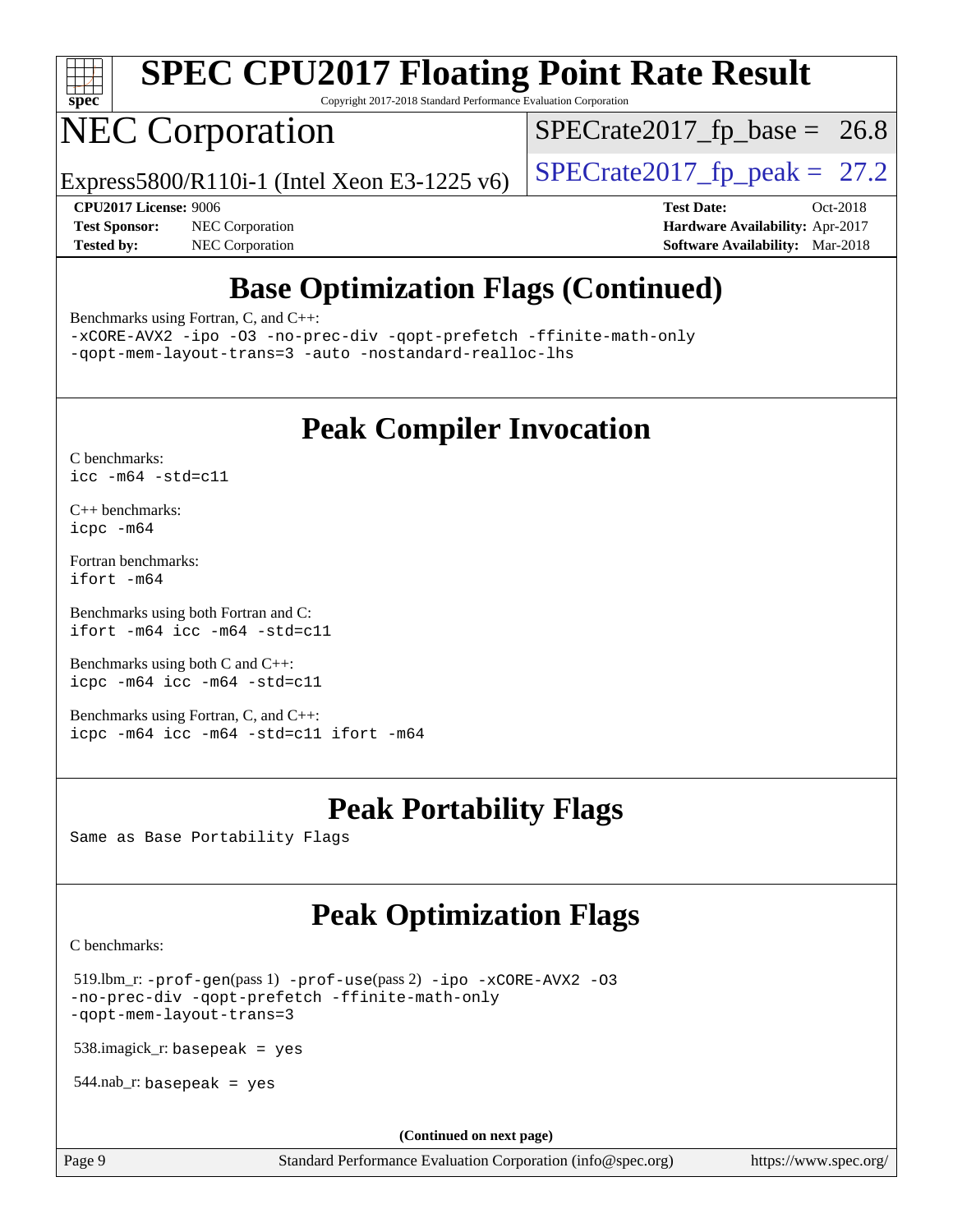

Copyright 2017-2018 Standard Performance Evaluation Corporation

## NEC Corporation

 $SPECTate2017_fp\_base = 26.8$ 

Express5800/R110i-1 (Intel Xeon E3-1225 v6) [SPECrate2017\\_fp\\_peak =](http://www.spec.org/auto/cpu2017/Docs/result-fields.html#SPECrate2017fppeak)  $27.2$ 

**[Tested by:](http://www.spec.org/auto/cpu2017/Docs/result-fields.html#Testedby)** NEC Corporation **[Software Availability:](http://www.spec.org/auto/cpu2017/Docs/result-fields.html#SoftwareAvailability)** Mar-2018

**[CPU2017 License:](http://www.spec.org/auto/cpu2017/Docs/result-fields.html#CPU2017License)** 9006 **[Test Date:](http://www.spec.org/auto/cpu2017/Docs/result-fields.html#TestDate)** Oct-2018 **[Test Sponsor:](http://www.spec.org/auto/cpu2017/Docs/result-fields.html#TestSponsor)** NEC Corporation **[Hardware Availability:](http://www.spec.org/auto/cpu2017/Docs/result-fields.html#HardwareAvailability)** Apr-2017

### **[Peak Optimization Flags \(Continued\)](http://www.spec.org/auto/cpu2017/Docs/result-fields.html#PeakOptimizationFlags)**

[C++ benchmarks:](http://www.spec.org/auto/cpu2017/Docs/result-fields.html#CXXbenchmarks)

 508.namd\_r: [-prof-gen](http://www.spec.org/cpu2017/results/res2018q4/cpu2017-20181015-09178.flags.html#user_peakPASS1_CXXFLAGSPASS1_LDFLAGS508_namd_r_prof_gen_5aa4926d6013ddb2a31985c654b3eb18169fc0c6952a63635c234f711e6e63dd76e94ad52365559451ec499a2cdb89e4dc58ba4c67ef54ca681ffbe1461d6b36)(pass 1) [-prof-use](http://www.spec.org/cpu2017/results/res2018q4/cpu2017-20181015-09178.flags.html#user_peakPASS2_CXXFLAGSPASS2_LDFLAGS508_namd_r_prof_use_1a21ceae95f36a2b53c25747139a6c16ca95bd9def2a207b4f0849963b97e94f5260e30a0c64f4bb623698870e679ca08317ef8150905d41bd88c6f78df73f19)(pass 2) [-ipo](http://www.spec.org/cpu2017/results/res2018q4/cpu2017-20181015-09178.flags.html#user_peakPASS1_CXXOPTIMIZEPASS2_CXXOPTIMIZE508_namd_r_f-ipo) [-xCORE-AVX2](http://www.spec.org/cpu2017/results/res2018q4/cpu2017-20181015-09178.flags.html#user_peakPASS2_CXXOPTIMIZE508_namd_r_f-xCORE-AVX2) [-O3](http://www.spec.org/cpu2017/results/res2018q4/cpu2017-20181015-09178.flags.html#user_peakPASS1_CXXOPTIMIZEPASS2_CXXOPTIMIZE508_namd_r_f-O3) [-no-prec-div](http://www.spec.org/cpu2017/results/res2018q4/cpu2017-20181015-09178.flags.html#user_peakPASS1_CXXOPTIMIZEPASS2_CXXOPTIMIZE508_namd_r_f-no-prec-div) [-qopt-prefetch](http://www.spec.org/cpu2017/results/res2018q4/cpu2017-20181015-09178.flags.html#user_peakPASS1_CXXOPTIMIZEPASS2_CXXOPTIMIZE508_namd_r_f-qopt-prefetch) [-ffinite-math-only](http://www.spec.org/cpu2017/results/res2018q4/cpu2017-20181015-09178.flags.html#user_peakPASS1_CXXOPTIMIZEPASS2_CXXOPTIMIZE508_namd_r_f_finite_math_only_cb91587bd2077682c4b38af759c288ed7c732db004271a9512da14a4f8007909a5f1427ecbf1a0fb78ff2a814402c6114ac565ca162485bbcae155b5e4258871) [-qopt-mem-layout-trans=3](http://www.spec.org/cpu2017/results/res2018q4/cpu2017-20181015-09178.flags.html#user_peakPASS1_CXXOPTIMIZEPASS2_CXXOPTIMIZE508_namd_r_f-qopt-mem-layout-trans_de80db37974c74b1f0e20d883f0b675c88c3b01e9d123adea9b28688d64333345fb62bc4a798493513fdb68f60282f9a726aa07f478b2f7113531aecce732043) 510.parest\_r: [-xCORE-AVX2](http://www.spec.org/cpu2017/results/res2018q4/cpu2017-20181015-09178.flags.html#user_peakCXXOPTIMIZE510_parest_r_f-xCORE-AVX2) [-ipo](http://www.spec.org/cpu2017/results/res2018q4/cpu2017-20181015-09178.flags.html#user_peakCXXOPTIMIZE510_parest_r_f-ipo) [-O3](http://www.spec.org/cpu2017/results/res2018q4/cpu2017-20181015-09178.flags.html#user_peakCXXOPTIMIZE510_parest_r_f-O3) [-no-prec-div](http://www.spec.org/cpu2017/results/res2018q4/cpu2017-20181015-09178.flags.html#user_peakCXXOPTIMIZE510_parest_r_f-no-prec-div) [-qopt-prefetch](http://www.spec.org/cpu2017/results/res2018q4/cpu2017-20181015-09178.flags.html#user_peakCXXOPTIMIZE510_parest_r_f-qopt-prefetch) [-ffinite-math-only](http://www.spec.org/cpu2017/results/res2018q4/cpu2017-20181015-09178.flags.html#user_peakCXXOPTIMIZE510_parest_r_f_finite_math_only_cb91587bd2077682c4b38af759c288ed7c732db004271a9512da14a4f8007909a5f1427ecbf1a0fb78ff2a814402c6114ac565ca162485bbcae155b5e4258871) [-qopt-mem-layout-trans=3](http://www.spec.org/cpu2017/results/res2018q4/cpu2017-20181015-09178.flags.html#user_peakCXXOPTIMIZE510_parest_r_f-qopt-mem-layout-trans_de80db37974c74b1f0e20d883f0b675c88c3b01e9d123adea9b28688d64333345fb62bc4a798493513fdb68f60282f9a726aa07f478b2f7113531aecce732043) [Fortran benchmarks](http://www.spec.org/auto/cpu2017/Docs/result-fields.html#Fortranbenchmarks): 503.bwaves\_r: [-xCORE-AVX2](http://www.spec.org/cpu2017/results/res2018q4/cpu2017-20181015-09178.flags.html#user_peakFOPTIMIZE503_bwaves_r_f-xCORE-AVX2) [-ipo](http://www.spec.org/cpu2017/results/res2018q4/cpu2017-20181015-09178.flags.html#user_peakFOPTIMIZE503_bwaves_r_f-ipo) [-O3](http://www.spec.org/cpu2017/results/res2018q4/cpu2017-20181015-09178.flags.html#user_peakFOPTIMIZE503_bwaves_r_f-O3) [-no-prec-div](http://www.spec.org/cpu2017/results/res2018q4/cpu2017-20181015-09178.flags.html#user_peakFOPTIMIZE503_bwaves_r_f-no-prec-div) [-qopt-prefetch](http://www.spec.org/cpu2017/results/res2018q4/cpu2017-20181015-09178.flags.html#user_peakFOPTIMIZE503_bwaves_r_f-qopt-prefetch) [-ffinite-math-only](http://www.spec.org/cpu2017/results/res2018q4/cpu2017-20181015-09178.flags.html#user_peakFOPTIMIZE503_bwaves_r_f_finite_math_only_cb91587bd2077682c4b38af759c288ed7c732db004271a9512da14a4f8007909a5f1427ecbf1a0fb78ff2a814402c6114ac565ca162485bbcae155b5e4258871) [-qopt-mem-layout-trans=3](http://www.spec.org/cpu2017/results/res2018q4/cpu2017-20181015-09178.flags.html#user_peakFOPTIMIZE503_bwaves_r_f-qopt-mem-layout-trans_de80db37974c74b1f0e20d883f0b675c88c3b01e9d123adea9b28688d64333345fb62bc4a798493513fdb68f60282f9a726aa07f478b2f7113531aecce732043) [-auto](http://www.spec.org/cpu2017/results/res2018q4/cpu2017-20181015-09178.flags.html#user_peakFOPTIMIZE503_bwaves_r_f-auto) [-nostandard-realloc-lhs](http://www.spec.org/cpu2017/results/res2018q4/cpu2017-20181015-09178.flags.html#user_peakEXTRA_FOPTIMIZE503_bwaves_r_f_2003_std_realloc_82b4557e90729c0f113870c07e44d33d6f5a304b4f63d4c15d2d0f1fab99f5daaed73bdb9275d9ae411527f28b936061aa8b9c8f2d63842963b95c9dd6426b8a) 549.fotonik3d\_r: Same as 503.bwaves\_r 554.roms\_r: [-prof-gen](http://www.spec.org/cpu2017/results/res2018q4/cpu2017-20181015-09178.flags.html#user_peakPASS1_FFLAGSPASS1_LDFLAGS554_roms_r_prof_gen_5aa4926d6013ddb2a31985c654b3eb18169fc0c6952a63635c234f711e6e63dd76e94ad52365559451ec499a2cdb89e4dc58ba4c67ef54ca681ffbe1461d6b36)(pass 1) [-prof-use](http://www.spec.org/cpu2017/results/res2018q4/cpu2017-20181015-09178.flags.html#user_peakPASS2_FFLAGSPASS2_LDFLAGS554_roms_r_prof_use_1a21ceae95f36a2b53c25747139a6c16ca95bd9def2a207b4f0849963b97e94f5260e30a0c64f4bb623698870e679ca08317ef8150905d41bd88c6f78df73f19)(pass 2) [-ipo](http://www.spec.org/cpu2017/results/res2018q4/cpu2017-20181015-09178.flags.html#user_peakPASS1_FOPTIMIZEPASS2_FOPTIMIZE554_roms_r_f-ipo) [-xCORE-AVX2](http://www.spec.org/cpu2017/results/res2018q4/cpu2017-20181015-09178.flags.html#user_peakPASS2_FOPTIMIZE554_roms_r_f-xCORE-AVX2) [-O3](http://www.spec.org/cpu2017/results/res2018q4/cpu2017-20181015-09178.flags.html#user_peakPASS1_FOPTIMIZEPASS2_FOPTIMIZE554_roms_r_f-O3) [-no-prec-div](http://www.spec.org/cpu2017/results/res2018q4/cpu2017-20181015-09178.flags.html#user_peakPASS1_FOPTIMIZEPASS2_FOPTIMIZE554_roms_r_f-no-prec-div) [-qopt-prefetch](http://www.spec.org/cpu2017/results/res2018q4/cpu2017-20181015-09178.flags.html#user_peakPASS1_FOPTIMIZEPASS2_FOPTIMIZE554_roms_r_f-qopt-prefetch) [-ffinite-math-only](http://www.spec.org/cpu2017/results/res2018q4/cpu2017-20181015-09178.flags.html#user_peakPASS1_FOPTIMIZEPASS2_FOPTIMIZE554_roms_r_f_finite_math_only_cb91587bd2077682c4b38af759c288ed7c732db004271a9512da14a4f8007909a5f1427ecbf1a0fb78ff2a814402c6114ac565ca162485bbcae155b5e4258871) [-qopt-mem-layout-trans=3](http://www.spec.org/cpu2017/results/res2018q4/cpu2017-20181015-09178.flags.html#user_peakPASS1_FOPTIMIZEPASS2_FOPTIMIZE554_roms_r_f-qopt-mem-layout-trans_de80db37974c74b1f0e20d883f0b675c88c3b01e9d123adea9b28688d64333345fb62bc4a798493513fdb68f60282f9a726aa07f478b2f7113531aecce732043) [-auto](http://www.spec.org/cpu2017/results/res2018q4/cpu2017-20181015-09178.flags.html#user_peakPASS2_FOPTIMIZE554_roms_r_f-auto) [-nostandard-realloc-lhs](http://www.spec.org/cpu2017/results/res2018q4/cpu2017-20181015-09178.flags.html#user_peakEXTRA_FOPTIMIZE554_roms_r_f_2003_std_realloc_82b4557e90729c0f113870c07e44d33d6f5a304b4f63d4c15d2d0f1fab99f5daaed73bdb9275d9ae411527f28b936061aa8b9c8f2d63842963b95c9dd6426b8a) [Benchmarks using both Fortran and C](http://www.spec.org/auto/cpu2017/Docs/result-fields.html#BenchmarksusingbothFortranandC): [-prof-gen](http://www.spec.org/cpu2017/results/res2018q4/cpu2017-20181015-09178.flags.html#user_CC_FCpeak_prof_gen_5aa4926d6013ddb2a31985c654b3eb18169fc0c6952a63635c234f711e6e63dd76e94ad52365559451ec499a2cdb89e4dc58ba4c67ef54ca681ffbe1461d6b36)(pass 1) [-prof-use](http://www.spec.org/cpu2017/results/res2018q4/cpu2017-20181015-09178.flags.html#user_CC_FCpeak_prof_use_1a21ceae95f36a2b53c25747139a6c16ca95bd9def2a207b4f0849963b97e94f5260e30a0c64f4bb623698870e679ca08317ef8150905d41bd88c6f78df73f19)(pass 2) [-ipo](http://www.spec.org/cpu2017/results/res2018q4/cpu2017-20181015-09178.flags.html#user_CC_FCpeak_f-ipo) [-xCORE-AVX2](http://www.spec.org/cpu2017/results/res2018q4/cpu2017-20181015-09178.flags.html#user_CC_FCpeak_f-xCORE-AVX2) [-O3](http://www.spec.org/cpu2017/results/res2018q4/cpu2017-20181015-09178.flags.html#user_CC_FCpeak_f-O3) [-no-prec-div](http://www.spec.org/cpu2017/results/res2018q4/cpu2017-20181015-09178.flags.html#user_CC_FCpeak_f-no-prec-div) [-qopt-prefetch](http://www.spec.org/cpu2017/results/res2018q4/cpu2017-20181015-09178.flags.html#user_CC_FCpeak_f-qopt-prefetch) [-ffinite-math-only](http://www.spec.org/cpu2017/results/res2018q4/cpu2017-20181015-09178.flags.html#user_CC_FCpeak_f_finite_math_only_cb91587bd2077682c4b38af759c288ed7c732db004271a9512da14a4f8007909a5f1427ecbf1a0fb78ff2a814402c6114ac565ca162485bbcae155b5e4258871) [-qopt-mem-layout-trans=3](http://www.spec.org/cpu2017/results/res2018q4/cpu2017-20181015-09178.flags.html#user_CC_FCpeak_f-qopt-mem-layout-trans_de80db37974c74b1f0e20d883f0b675c88c3b01e9d123adea9b28688d64333345fb62bc4a798493513fdb68f60282f9a726aa07f478b2f7113531aecce732043) [-auto](http://www.spec.org/cpu2017/results/res2018q4/cpu2017-20181015-09178.flags.html#user_CC_FCpeak_f-auto) [-nostandard-realloc-lhs](http://www.spec.org/cpu2017/results/res2018q4/cpu2017-20181015-09178.flags.html#user_CC_FCpeak_f_2003_std_realloc_82b4557e90729c0f113870c07e44d33d6f5a304b4f63d4c15d2d0f1fab99f5daaed73bdb9275d9ae411527f28b936061aa8b9c8f2d63842963b95c9dd6426b8a) [Benchmarks using both C and C++](http://www.spec.org/auto/cpu2017/Docs/result-fields.html#BenchmarksusingbothCandCXX): 511.povray\_r: [-prof-gen](http://www.spec.org/cpu2017/results/res2018q4/cpu2017-20181015-09178.flags.html#user_peakPASS1_CFLAGSPASS1_CXXFLAGSPASS1_LDFLAGS511_povray_r_prof_gen_5aa4926d6013ddb2a31985c654b3eb18169fc0c6952a63635c234f711e6e63dd76e94ad52365559451ec499a2cdb89e4dc58ba4c67ef54ca681ffbe1461d6b36)(pass 1) [-prof-use](http://www.spec.org/cpu2017/results/res2018q4/cpu2017-20181015-09178.flags.html#user_peakPASS2_CFLAGSPASS2_CXXFLAGSPASS2_LDFLAGS511_povray_r_prof_use_1a21ceae95f36a2b53c25747139a6c16ca95bd9def2a207b4f0849963b97e94f5260e30a0c64f4bb623698870e679ca08317ef8150905d41bd88c6f78df73f19)(pass 2) [-ipo](http://www.spec.org/cpu2017/results/res2018q4/cpu2017-20181015-09178.flags.html#user_peakPASS1_COPTIMIZEPASS1_CXXOPTIMIZEPASS2_COPTIMIZEPASS2_CXXOPTIMIZE511_povray_r_f-ipo) [-xCORE-AVX2](http://www.spec.org/cpu2017/results/res2018q4/cpu2017-20181015-09178.flags.html#user_peakPASS2_COPTIMIZEPASS2_CXXOPTIMIZE511_povray_r_f-xCORE-AVX2) [-O3](http://www.spec.org/cpu2017/results/res2018q4/cpu2017-20181015-09178.flags.html#user_peakPASS1_COPTIMIZEPASS1_CXXOPTIMIZEPASS2_COPTIMIZEPASS2_CXXOPTIMIZE511_povray_r_f-O3) [-no-prec-div](http://www.spec.org/cpu2017/results/res2018q4/cpu2017-20181015-09178.flags.html#user_peakPASS1_COPTIMIZEPASS1_CXXOPTIMIZEPASS2_COPTIMIZEPASS2_CXXOPTIMIZE511_povray_r_f-no-prec-div) [-qopt-prefetch](http://www.spec.org/cpu2017/results/res2018q4/cpu2017-20181015-09178.flags.html#user_peakPASS1_COPTIMIZEPASS1_CXXOPTIMIZEPASS2_COPTIMIZEPASS2_CXXOPTIMIZE511_povray_r_f-qopt-prefetch) [-ffinite-math-only](http://www.spec.org/cpu2017/results/res2018q4/cpu2017-20181015-09178.flags.html#user_peakPASS1_COPTIMIZEPASS1_CXXOPTIMIZEPASS2_COPTIMIZEPASS2_CXXOPTIMIZE511_povray_r_f_finite_math_only_cb91587bd2077682c4b38af759c288ed7c732db004271a9512da14a4f8007909a5f1427ecbf1a0fb78ff2a814402c6114ac565ca162485bbcae155b5e4258871) [-qopt-mem-layout-trans=3](http://www.spec.org/cpu2017/results/res2018q4/cpu2017-20181015-09178.flags.html#user_peakPASS1_COPTIMIZEPASS1_CXXOPTIMIZEPASS2_COPTIMIZEPASS2_CXXOPTIMIZE511_povray_r_f-qopt-mem-layout-trans_de80db37974c74b1f0e20d883f0b675c88c3b01e9d123adea9b28688d64333345fb62bc4a798493513fdb68f60282f9a726aa07f478b2f7113531aecce732043) 526.blender\_r: [-xCORE-AVX2](http://www.spec.org/cpu2017/results/res2018q4/cpu2017-20181015-09178.flags.html#user_peakCOPTIMIZECXXOPTIMIZE526_blender_r_f-xCORE-AVX2) [-ipo](http://www.spec.org/cpu2017/results/res2018q4/cpu2017-20181015-09178.flags.html#user_peakCOPTIMIZECXXOPTIMIZE526_blender_r_f-ipo) [-O3](http://www.spec.org/cpu2017/results/res2018q4/cpu2017-20181015-09178.flags.html#user_peakCOPTIMIZECXXOPTIMIZE526_blender_r_f-O3) [-no-prec-div](http://www.spec.org/cpu2017/results/res2018q4/cpu2017-20181015-09178.flags.html#user_peakCOPTIMIZECXXOPTIMIZE526_blender_r_f-no-prec-div) [-qopt-prefetch](http://www.spec.org/cpu2017/results/res2018q4/cpu2017-20181015-09178.flags.html#user_peakCOPTIMIZECXXOPTIMIZE526_blender_r_f-qopt-prefetch) [-ffinite-math-only](http://www.spec.org/cpu2017/results/res2018q4/cpu2017-20181015-09178.flags.html#user_peakCOPTIMIZECXXOPTIMIZE526_blender_r_f_finite_math_only_cb91587bd2077682c4b38af759c288ed7c732db004271a9512da14a4f8007909a5f1427ecbf1a0fb78ff2a814402c6114ac565ca162485bbcae155b5e4258871) [-qopt-mem-layout-trans=3](http://www.spec.org/cpu2017/results/res2018q4/cpu2017-20181015-09178.flags.html#user_peakCOPTIMIZECXXOPTIMIZE526_blender_r_f-qopt-mem-layout-trans_de80db37974c74b1f0e20d883f0b675c88c3b01e9d123adea9b28688d64333345fb62bc4a798493513fdb68f60282f9a726aa07f478b2f7113531aecce732043) [Benchmarks using Fortran, C, and C++:](http://www.spec.org/auto/cpu2017/Docs/result-fields.html#BenchmarksusingFortranCandCXX) [-xCORE-AVX2](http://www.spec.org/cpu2017/results/res2018q4/cpu2017-20181015-09178.flags.html#user_CC_CXX_FCpeak_f-xCORE-AVX2) [-ipo](http://www.spec.org/cpu2017/results/res2018q4/cpu2017-20181015-09178.flags.html#user_CC_CXX_FCpeak_f-ipo) [-O3](http://www.spec.org/cpu2017/results/res2018q4/cpu2017-20181015-09178.flags.html#user_CC_CXX_FCpeak_f-O3) [-no-prec-div](http://www.spec.org/cpu2017/results/res2018q4/cpu2017-20181015-09178.flags.html#user_CC_CXX_FCpeak_f-no-prec-div) [-qopt-prefetch](http://www.spec.org/cpu2017/results/res2018q4/cpu2017-20181015-09178.flags.html#user_CC_CXX_FCpeak_f-qopt-prefetch) [-ffinite-math-only](http://www.spec.org/cpu2017/results/res2018q4/cpu2017-20181015-09178.flags.html#user_CC_CXX_FCpeak_f_finite_math_only_cb91587bd2077682c4b38af759c288ed7c732db004271a9512da14a4f8007909a5f1427ecbf1a0fb78ff2a814402c6114ac565ca162485bbcae155b5e4258871) [-qopt-mem-layout-trans=3](http://www.spec.org/cpu2017/results/res2018q4/cpu2017-20181015-09178.flags.html#user_CC_CXX_FCpeak_f-qopt-mem-layout-trans_de80db37974c74b1f0e20d883f0b675c88c3b01e9d123adea9b28688d64333345fb62bc4a798493513fdb68f60282f9a726aa07f478b2f7113531aecce732043) [-auto](http://www.spec.org/cpu2017/results/res2018q4/cpu2017-20181015-09178.flags.html#user_CC_CXX_FCpeak_f-auto) [-nostandard-realloc-lhs](http://www.spec.org/cpu2017/results/res2018q4/cpu2017-20181015-09178.flags.html#user_CC_CXX_FCpeak_f_2003_std_realloc_82b4557e90729c0f113870c07e44d33d6f5a304b4f63d4c15d2d0f1fab99f5daaed73bdb9275d9ae411527f28b936061aa8b9c8f2d63842963b95c9dd6426b8a) The flags files that were used to format this result can be browsed at <http://www.spec.org/cpu2017/flags/Intel-ic18.0-official-linux64.2017-12-21.html> <http://www.spec.org/cpu2017/flags/NEC-Platform-Settings-110i-RevA.html>

You can also download the XML flags sources by saving the following links: <http://www.spec.org/cpu2017/flags/Intel-ic18.0-official-linux64.2017-12-21.xml> <http://www.spec.org/cpu2017/flags/NEC-Platform-Settings-110i-RevA.xml>